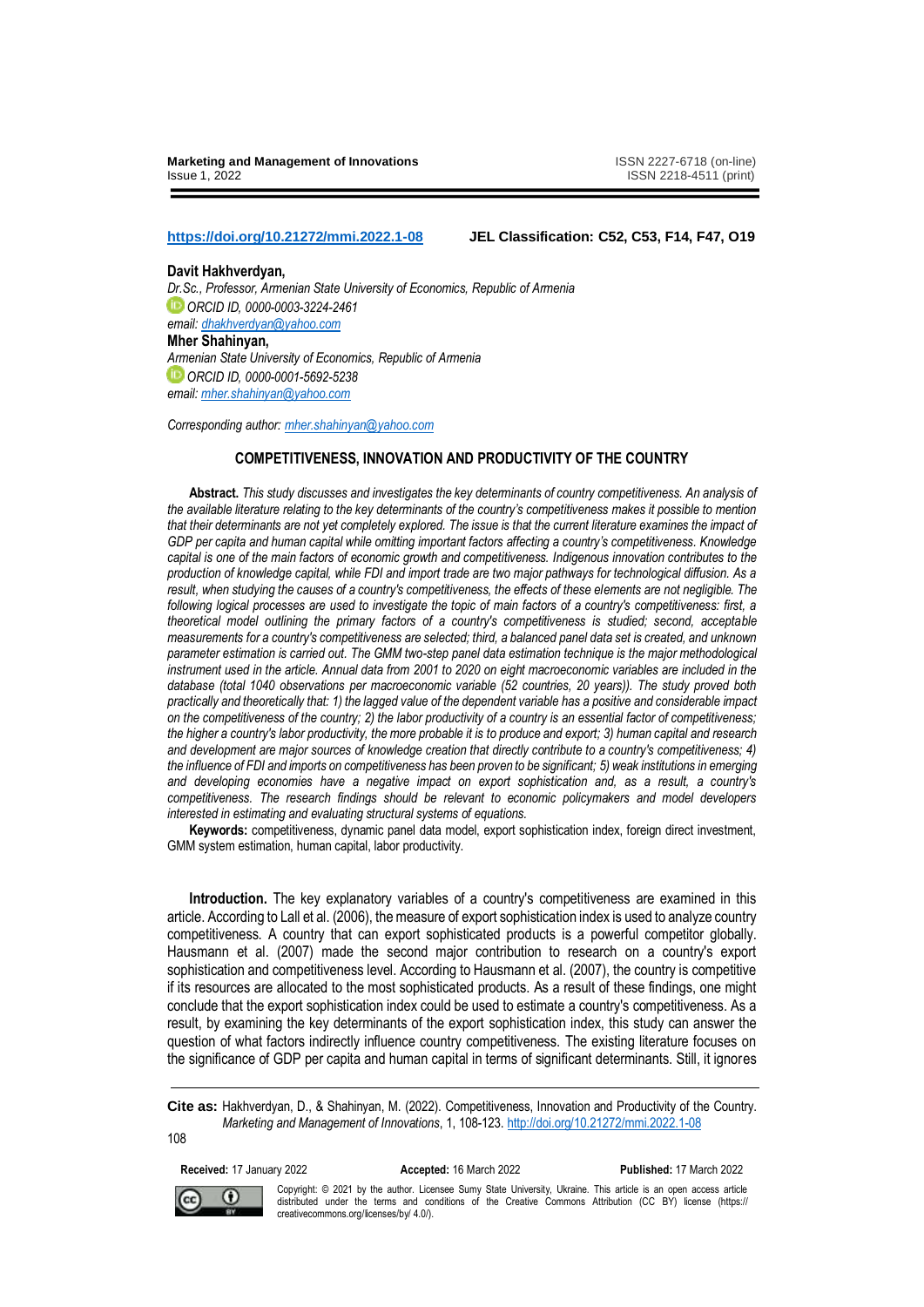essential aspects that could impact a country's level of export sophistication and, therefore, competitiveness. Knowledge capital, for example, has long been considered a key factor of economic growth and competitiveness (Romer, 1990). Knowledge capital is created through both local innovation and external technology transfer. R&D and education are the key sources of indigenous innovation, whereas FDI and import trade are two of the most important pathways for technology diffusion. The scientific evidence points to a link between innovation, global competitiveness, and economic growth (Tadevosyan, 2021).

Furthermore, as the correlation and regression analysis reveal, making investments is vital for developing one sector (e.g., tourism) and boosting its contribution to GDP (Tovmasyan, 2021). Therefore, it is worth evaluating the FDI impact as well. According to the analysis of export sophistication and competitiveness determinants, the effect of the listed factors is not negligible. Thus, these factors must be incorporated into the model. The specification of Hausmann et al.'s (2007) export sophistication model is changed in this study to account for lagged values of dependent variables and knowledge capital (R&D, FDI, and import trade). It should be noted that the econometric specification of the model becomes a dynamic panel data model when lagged values are included.

On the other hand, traditional panel data estimators become biased when lagged values are included in a model (Nicel, 1981). Furthermore, other econometric issues comparable to those outlined in Cameron and Trivedi (2005) and Roodman (2009). These difficulties include the possibility of autocorrelation in the error terms and the possibility that some explanatory factors are predefined and not random. Furthermore, suppose human capital and FDI are included as independent factors in the regression model. In that case, there may be plausible causal impacts from export sophistication to these variables, resulting in an endogeneity problem. The Arellano-Bond (1991) GMM estimator is widely employed to handle the abovedescribed concerns because our panel has a short time (2001-2020) and a reasonably large number of cross-section observations (52 nations).

A novel panel dataset and substantially more successful estimating methods are used in this research. According to the findings, export sophistication (country competitiveness) is path-dependent, and labor productivity influences the dependent variable positively. The findings suggest that human capital and R&D are major sources of indigenous knowledge generation, which contribute directly to a country's rise in export sophistication. The influence of FDI and imports on export sophistication is found to be large and favorable. The quality of the institution has a detrimental impact. Finally, the endogeneity of human capital, FDI, and export sophistication is considered in this work.

**Literature review.** Lall et al. (2006) proposed a product-level export sophistication index that considers each exporter's income level (i.e., per capita GDP). Its principal feature is a new international classification system for products. This complexity classification connects each product to the exporter country's characteristics, providing a new way to assess a country's export structure and competitiveness. Lall et al. (2006) remarked the country is competitive if it exports advanced items with long-term and robust market prospects (i.e., products able to compete with others in the world market). Hausmann et al. (2007) provided the second major contribution to research on a country's level of export sophistication. They proposed the EXPY, a new export sophistication index. Hausmann et al. (2007) examined the relationship between export sophistication and a country's economic competitiveness. These scholars captured the productivity level linked with each country's export basket, building on the findings of Lall et al. (2006). While Lall et al. (2006) associated complexity with competitiveness, Hausmann et al. (20070 associated sophistication with productivity through a self-discovery process in which entrepreneurs identify their most productive activities and reallocate resources to the most advanced items. As a result, according to Hausmann et al. (2007), a country is competitive if its resources are dedicated to the most sophisticated products (i.e., those that are ranked higher on the Product Complexity Index).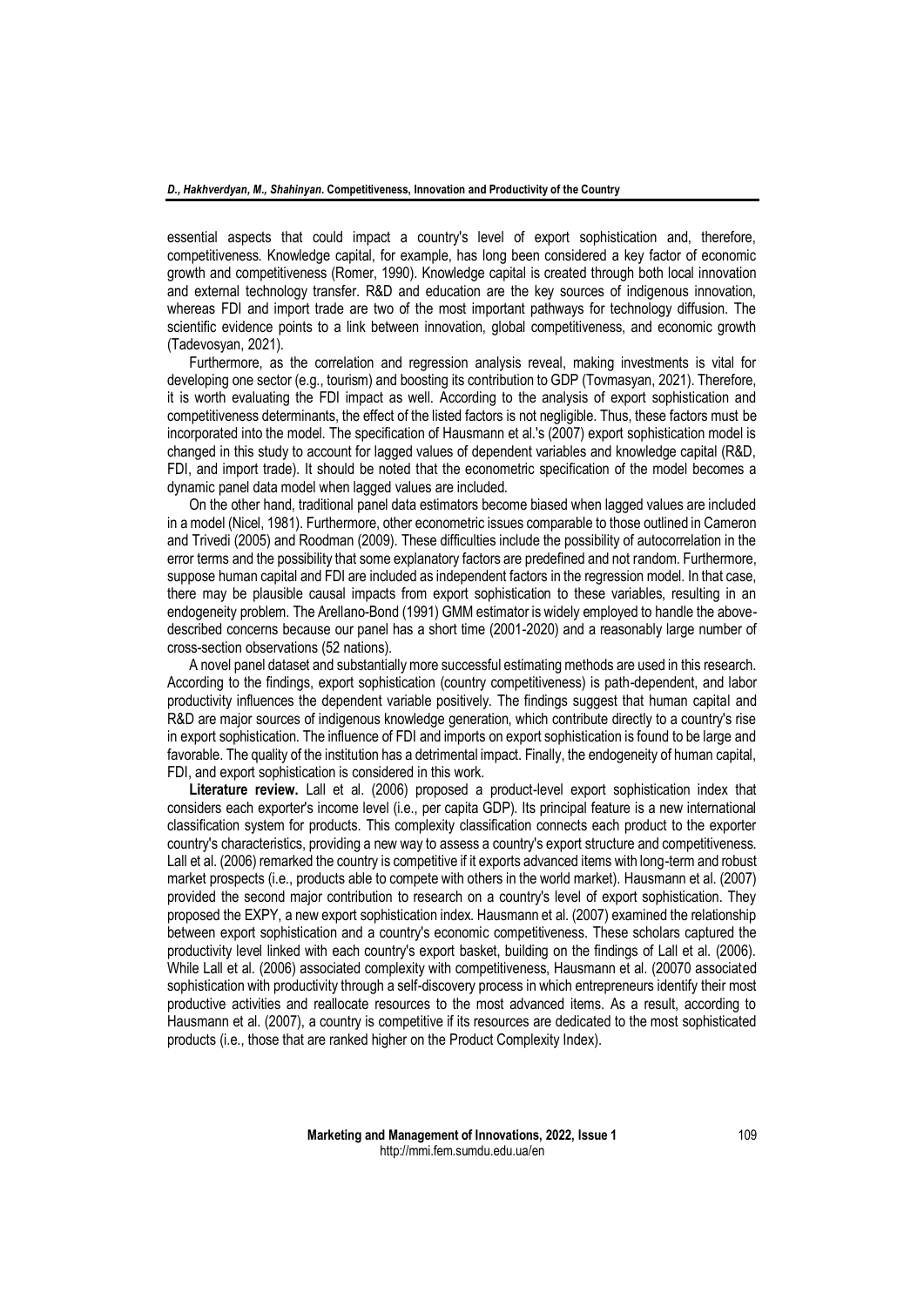Based on the above two contributions, it is feasible to conclude that export sophistication is an indirect indicator of a country's competitiveness. In other words, export sophistication could be used to assess a country's competitiveness. Following this goal, some academics seek out appropriate characteristics that influence export sophistication and, as a result, indirectly influence a country's competitiveness. First and foremost, the work by Hausmann et al. (2007) should be mentioned among these studies. The authors assess the impact of essential drivers on export sophistication and country competitiveness in their article. GDP per capita, human capital, the rule of law index, population, and land area could all be used as possible determinants of export sophistication. Four models were generated based on the regression, each with different explanatory factors. The outcomes vary depending on the model used.

The export sophistication index is regressed on a wide range of explanatory variables by Zhu et al. (2009). The authors examined the theoretical economic model to develop the export sophistication specification. This article identified three explanatory variables, including variables relating to a country's natural resources, human capital, foreign direct investment, economic size, and country institutional quality. Physical capital and knowledge generation via investment in education, R&D, foreign direct investment, and imports are the major determinants of export sophistication. On the other hand, the impact of natural resources on export sophistication depends on the quality of institutions in a given country. Thus, if the country's institutions are of high quality, the impact of natural resources on export sophistication may be positive, and vice versa. Cabral and Veiga (2010) found that GDP per capita and the size of the economy are both positively associated with export sophistication. Improvements in the institutional, political, and educational environment, on the other hand, may play a significant impact in boosting the degree of export sophistication and competitiveness in Sub-Saharan Africa. Lin et al. (2017) investigated whether export sophistication adds to the improvement of income in Sub-Saharan Africa. The authors showed that within-country differences in exports led to long-term economic development in the area. Cabral and Veiga (2010) further suggest that a high level of corruption in the country is one of the key factors restricting export sophistication. Finally, the rise in human capital is found to be positively connected with the level of export sophistication.

Weldemicael (2012) examined the relative significance of technology and trade costs on export sophistication and welfare. The findings reveal that the export sophistication index is positively and statistically significantly connected with GDP per capita, human capital, and nation size. Furthermore, compared to the effect of other explanatory factors, the lagged value of export sophistication has a dominant effect on export sophistication. The lagged value of export sophistication significantly influences the present value. Cross-country panel data was used to discover the effect of foreign direct investment on export sophistication is favorable for nations with low institutional quality. One of the paper's main conclusions is that the distance from major markets and the export sophistication index are adversely connected, not surprising. According to this study, institutional quality has a minor and minimal impact on export sophistication. There is evidence of productivity growth, the decline of the product price, and improvement of competitiveness. However, it is much dependent on other states' economies for small countries (Wulong and Beiling, 2016). At a firm level, productivity has a principal effect on competitiveness, and in the long run, it can affect the whole economy (Laureti and Viviani, 2011). A country's high competitiveness is very important since it helps the state have a more maintainable economy and eventually improve its living standards (Kharlamova and Vertelieva, 2013). According to Dresch et al. (2006), there is a direct connection between competitiveness and productivity, and the latest can be classified as the most dominant factor affecting competitiveness. It is important to mention that even labor productivity and economic growth do not constantly link with time. However, the increase in labor productivity substantially affects the economy (Auzina-Emsina, 2014). It should be noted that several elements affect productivity growth, in particular investments in innovations and human resources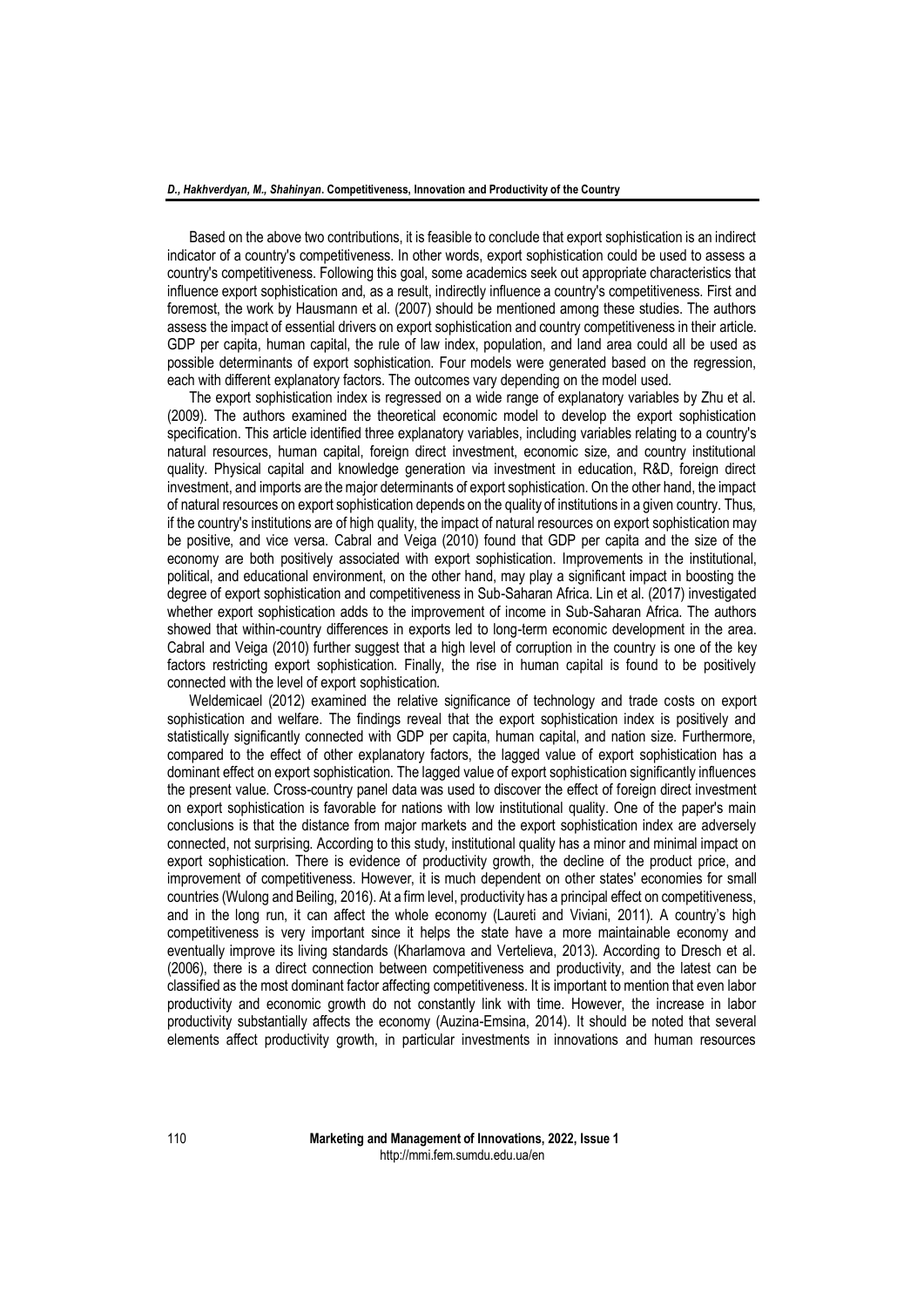(Wysokińska, 2003). Some research shows that export has a crucial effect on productivity and that the increase of production positively impacts productivity growth (Rijesh, 2019).

Moreover, there is a strong link between innovation and competitiveness: innovation can positively impact a country's competitiveness and economic growth (Sánchez et al., 2018). It is crucial as both fixed capital and intangible resources, such as knowledge, play a major role in economic growth and competitiveness, so many small countries can benefit from that opportunity (Jona-Lasinio and Meliciani, 2018). According to some authors, there is much theoretical evidence concerning the connection between innovation, productivity growth, and competitiveness. Nonetheless, there is a need for empirical confirmations (Lopes et al., 2014). Thus, in this paper, the empirical literature on export sophistication is expanded in three ways:

1) in the export sophistication model, the lagged value of a dependent variable and three other explanatory variables, like R&D, FDI, and import of goods and services, are included;

2) as an export sophistication index, three alternative measures (EXPY, ESI, and ECI) are used. Then exercising these three measures, robustness check analysis is conducted;

3) a new panel dataset (including COVID-19 pandemic) and more effective estimation algorithms are used for the model's estimation.

**Methodology and research methods.** The model is based on Hausmann et al. (2007), who assumed a two-sector economy with the traditional sector producing a homogeneous single good and the modern sector producing various goods. The modern sector has a high technological level. Because they are competitive, modern sector items are exported to the global market. Natural resources, labor, and physical capital are the three primary input variables of the modern sector. Thus the production function is:

 $Y = A L^{\alpha} K^{\beta} N^{\gamma}$ (1)

where L, K, and N denote labor, capital, and natural resources, respectively;  $\alpha+\beta+\gamma=1$  is the output exhibits a constant return to scale;  $A$  is a technical level parameter for mixing these factors in the production process, distributed uniformly over the range  $[0, \hat{A}]$  ( $\hat{A}$  is determined by a country's skill endowments).

Following Fagerberg (1988) and Sterlacchini (2008), it is assumed that  $\hat{A}$  is the multiplicative function of the knowledge taken from domestic  $(D)$  and foreign  $(F)$  sources, the capability to reap the benefits of both kinds of knowledge  $(I)$  and the constant  $(B)$ .

$$
\hat{A} = BD^{\lambda_D} F^{\lambda_F} I^{\lambda_I}
$$
 (2)

The larger  $\hat{A}$  is the higher level of the production frontier. No investors know with certainty whether the new products will have a high-productivity or a low-productivity level. The investors only know is that A obeys a uniform distribution. Once the new product has been developed,  $A$  becomes known. The firms could imitate productive products with a fraction  $\theta$  ( $0 < \theta < 1$ ) without additional costs. Parallel to his or her own developed products, the investor could continue producing his or her own goods or reproduce the products with the highest productivity. The investor compares the productivity  $A_i$ , of their own goods with the more productive good  $A^{max}$ . Only when the discovered productivity is higher than  $A_i > \ \theta A^{max},$ the investor choose to stick with the new product developed by own efforts, and otherwise, he imitates the  $A^{max}$  – product. Additionally, the expectations of Amax depend on the productivity frontier and the number (m) of firms:  $E(A^{max}) = \frac{m\hat{A}}{m\hat{B}}$  $\frac{m}{m+1}$ . Hausmann et al. (2007) derived the following expectation for the A: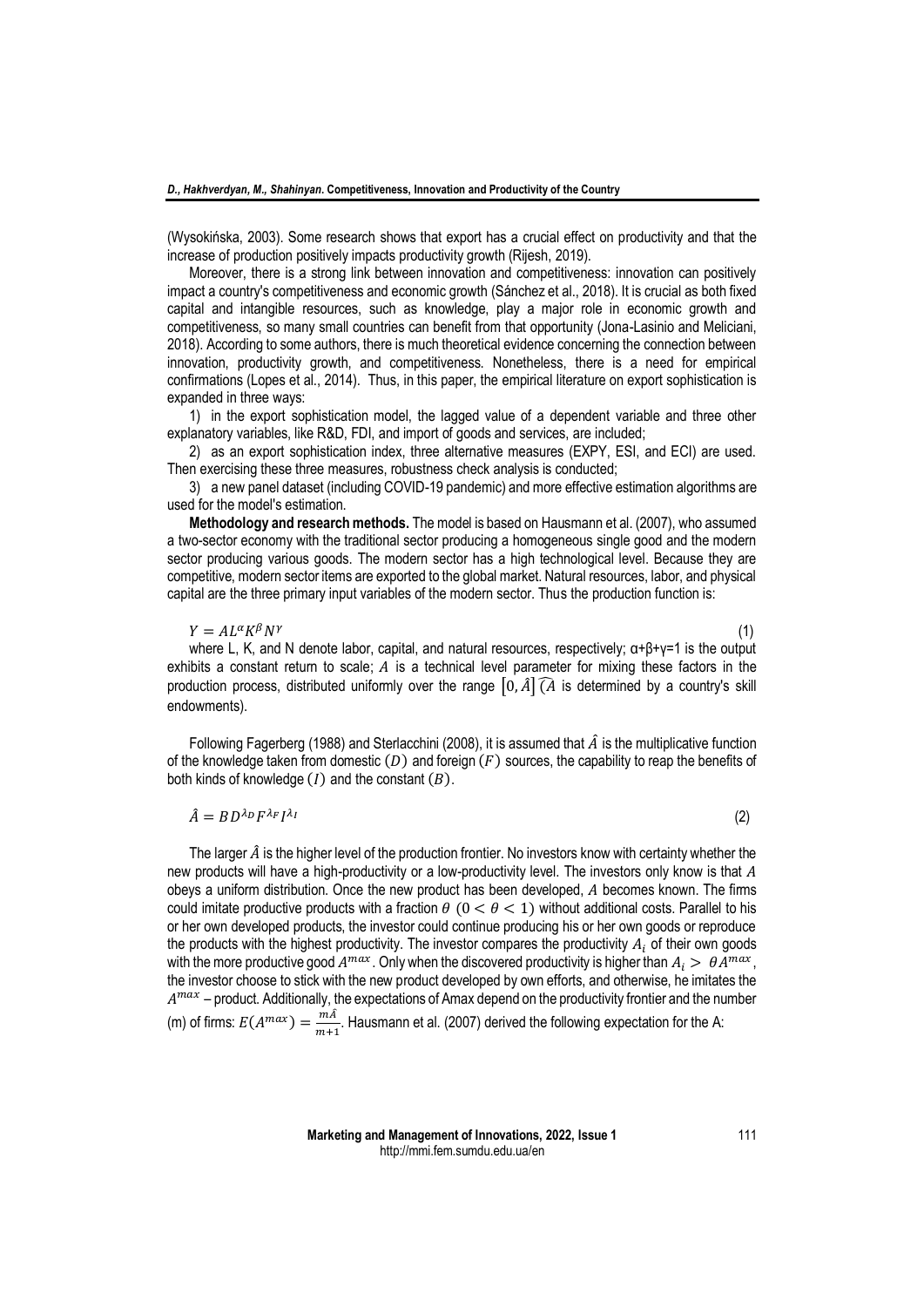$$
E(A) = \frac{1}{2}\hat{A}\left(1 + \left(\frac{\theta m}{m+1}\right)^2\right) \tag{3}
$$

The expected productivity is a function of the number of investors engaged in cost discovery  $(m)$  and knowledge capital( $\hat{A}$ ). After some algebra, the expected output could be presented as follows:

$$
E(Y) = \frac{1}{2}B\left(1 + \left(\frac{\theta m}{m+1}\right)^2\right)D^{\lambda_D}F^{\lambda_F}I^{\lambda_I}L^{\alpha}K^{\beta}N^{\gamma}
$$
\n(4)

Dividing both sides by  $L$  the following model could be put forward:

$$
E\left(\frac{Y}{L}\right) = \frac{1}{2}B\left(1 + \left(\frac{\theta m}{m+1}\right)^2\right)D^{\lambda_D}F^{\lambda_F}I^{\lambda_I}\left(\frac{K}{L}\right)^{\beta}\left(\frac{N}{L}\right)^{\gamma}
$$
(5)

Taking natural logarithms, it could be obtained:

$$
\ln\left(\frac{Y}{L}\right) = \ln\left(\frac{1}{2}\right) + \ln(B) + \ln\left(1 + \left(\frac{\theta m}{m+1}\right)^2\right) + \lambda_D \ln(D) + \lambda_F \ln(F) + \lambda_I \ln(I) + \beta \ln\left(\frac{K}{L}\right) + \gamma \ln\left(\frac{N}{L}\right)
$$
\n(6)

where  $\frac{Y}{L}$  could be proxied with export sophistication index  $(EXPY)$ ; domestic knowledge – with education and R&D; foreign knowledge – with FDI and imports; the knowledge – with the country's institutional, social and cultural features; capital and labor ratio – with labor productivity. Thus, taking into account these features and replacing  $\frac{Y}{L}$  with  $(EXPY)$ , the basic model could be specified as follows:

 $ln(EXPY_{it}) = \beta_0 + \beta_1 ln(LPROD_{it}) + \beta_2 ln(LANDpc_{it}) + \beta_3 ln(HC_{it}) +$  $\beta_4 (R \& D g_{it}) + \beta_5 ln (FD l p c_{it}) + \beta_6 (IMP g_{it}) + \beta_7 ln (PO P_{it}) + \beta_8 R o f L_{it} + v_i + \varepsilon_{it}$  (7)

where i denotes the country and  $v_i$  - the cross-section fixed effect;  $\varepsilon_{it}$  is a random error term uncorrelated to the independent variables  $v_i$ ; Ln is the natural logarithm of matching variables; LPROD is labor productivity, which is proxied by industrial sector labor productivity; LANDpc is the land area per capita; R&Dg is the R&D expenditure as a percentage of GDP. The gross tertiary enrollment rate is used to calculate human capital (HC) (both sexes). One of the most important aspects of innovation in research and development.

The quantity of articles published in technical and scientific journals has a big impact on the quality of a country's science, which drives innovation (Fagerberg and Srholec, 2008). Based on this logic, it may be concluded that rising R&D spending generates new knowledge. The firms could use this new knowledge to develop new goods or improve existing ones, to remain competitive and profitable. As a result, R&D spending and the application of new information should become a key function for many businesses. From this perspective, including R&D expenditures (as a suitable indicator of innovation) in the model could explain the relationship between competitiveness and innovation via increased productivity. The last two variables represent a country's domestic knowledge endowment. The proportions of annual foreign direct investment stock (inward flow) and imports of goods and services in GDP are FDIpc and IMPg, respectively. The last two factors represent a country's foreign knowledge endowment. The term population refers to people living in a given country. Institutional quality, which is proxied by the 'rule of law index', is the final variable in the equation. In addition, the specification could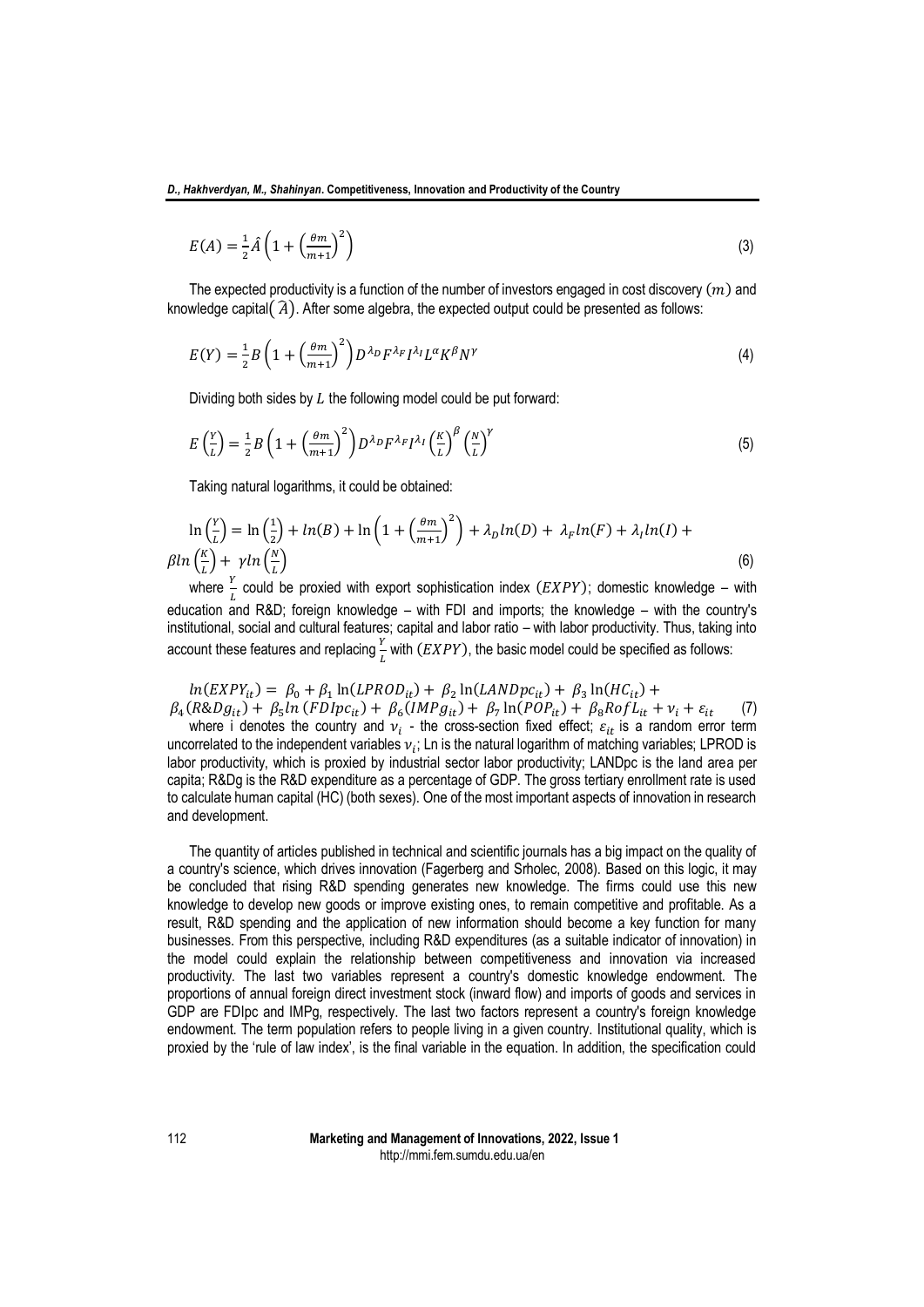include the lagged value of the dependent variable. In some ways, a static model would be turned into a more realistic dynamic panel data model.

As was mentioned above, the export sophistication index could be used as a proxy for country competitiveness. Following Hausmann et al. (2007), the export sophistication index could be constructed in two steps.

Step 1.  $X_i^k$  is the export of product k from country i. Then, the total export of country i is equal to the sum of all products  $X_i = \sum_k X_i^k$ . When having the volume of export for the k-th product, it is possible to calculate the productivity (PRODY) associated with each product by the following formula:

$$
PRODY^{k} = \sum_{i} \left\{ \frac{(x_i^{k}/x_i)}{\sum_{i}(x_i^{k}/x_i)} Y_i \right\}
$$
\n(8)

where  $Y_i$  is the country's GDP per capita.

Step 2. The export sophistication index is calculated in this step, which is the average productivity level of the total export basket (EXPY). It can be done using the following weighted-average formula:

$$
EXPY_i = \sum_{k} \left\{ \frac{X_i^k}{X_i} PRODY^k \right\} \tag{9}
$$

Alternative export sophistication measures could also be employed as a robustness check, particularly Export Similarity Index (ESI) and Economic Complexity Index (ECI). Finger and Kreinin (1979) were the first to introduce the ESI, and Schott (2008) has lately revived it. According to this method, one country (or set of countries) could be identified as exporting high-productivity items when compared to other countries. This country (or a collection of countries) is regarded as the benchmark for export sophistication. The United States is used as a comparison country in this study. Then, given product p, the ESI between country A and the United States could be defined as follows:

$$
(A - USA, p) = \sum_{p} 100 \times min(S_{Ap}, S_{USAp})
$$
\n
$$
(10)
$$

where  $S_{USAp}$  is the percentage of product p in total exports from the United States. The ESI's higher value shows that exports from nation A are more similar to the export basket of the United States. A higher ESI rating suggests that country A has a better level of export sophistication. The ESI index is a number that ranges from zero to one.

Hidalgo and Hausman (2009) proposed the ECI. The authors use export statistics to try to gauge the economy's complexity. Unlike the previous two measures, however, the authors do not begin with the assumption that high-income countries export highly advanced items. The core premise is that any product necessitates a specific level of knowledge to be manufactured. The more expertise a product necessitates, the more complicated it becomes. The more distinctive items a country creates the more knowledge it is expected to have. It is referred to as diversity. The fewer countries that create a given product, the greater the amount of knowledge is required to make it. That is because only a few countries with the necessary information can do so. It is referred to as ubiquity. The amount of country knowledge is defined by its diversity and ubiquity. Thus, diversity is the number of products a country is connected to. Ubiquity is the number of countries a product is connected to. If country  $c$  has a Revealed Comparative Advantage (RCA) in product  $p$ , the matrix  $M_{cr}$  takes the value 1 and 0 otherwise. Then diversity and ubiquity could be defined by the following formula: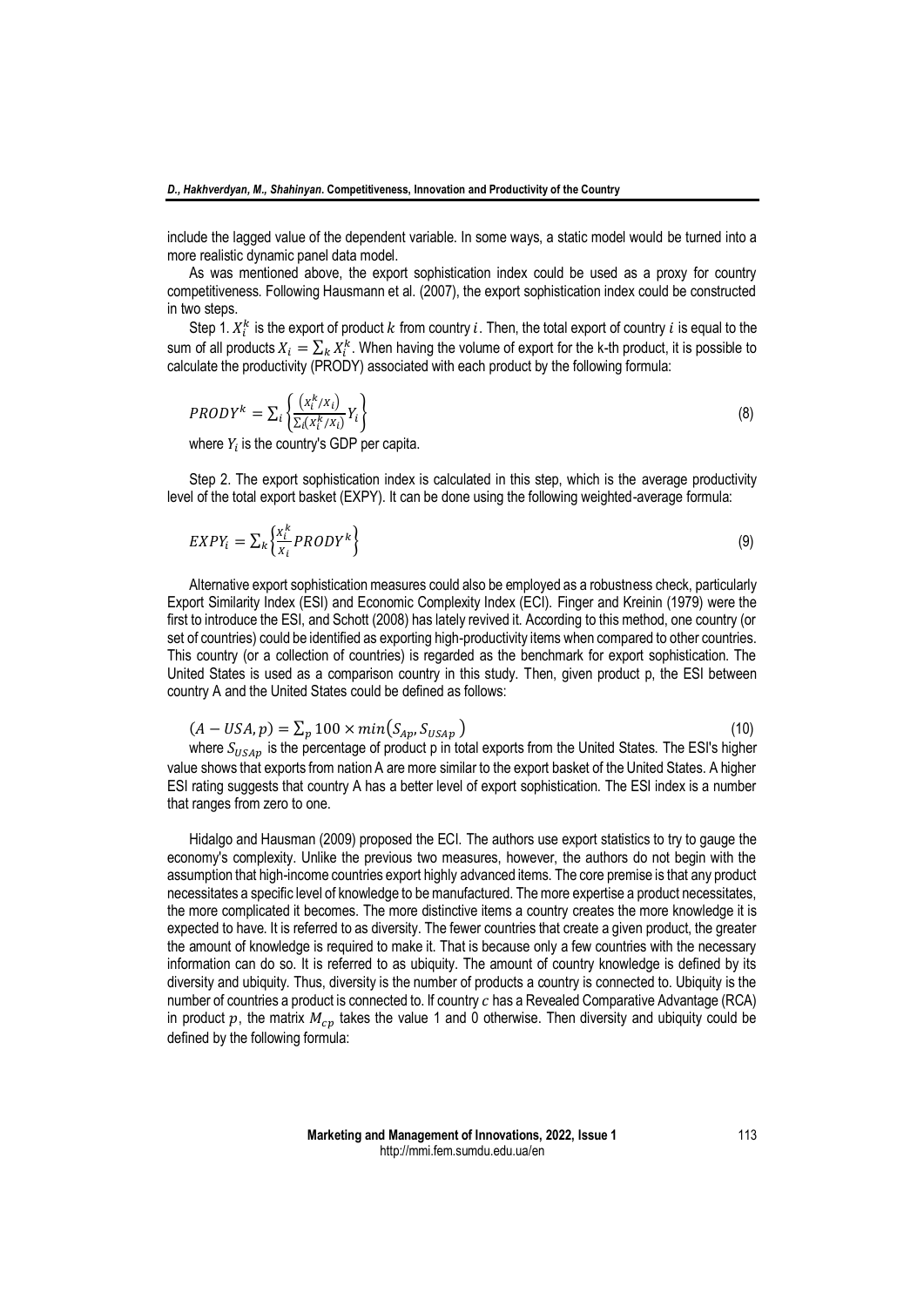$$
Diversity = k_{c,0} = \sum_{p} M_{cp} \tag{11}
$$

$$
Ubiquity = k_{p,0} = \sum_{c} M_{cp} \tag{12}
$$

However, the authors point out that these measures should be corrected by each other using an iteration process, which is called the Method of Moment of Reflections. After N iterations, the complexity indices are computed as follows:

$$
k_{p,N} = \frac{1}{k_{p,0}} \sum_{c} M_{cp} k_{c,N-1}
$$
\n(13)

$$
k_{c,N} = \frac{1}{k_{c,0}} \sum_{p} M_{cp} k_{p,N-1}
$$
\n(14)

Then substituting  $k_{n,N}$  into  $k_{c,N}$  the following equation for economic complexity index is got:

$$
k_{c,N} = \sum_{c} \widetilde{M}_{cc} k_{c',N-2},
$$
\n<sup>(15)</sup>

where  $\widetilde{M}_{cc'} = \sum_{p} \frac{M_{cp} M_{c'p}}{k_{cr} k_{cr} k_{cr}}$  $\frac{m_{CP}m_{CP}}{k_{C,0}k_{D,0}}$ . The iteration process stops when the relative rankings of iteration N and

iteration N+2 are equal, meaning that  $k_{c,N} = k_{c',N-2}$ . It corresponds to the eigenvector of  $\widetilde{M}_{cc'}$ associated with the largest eigenvalue. However, the authors pointed out that this eigenvector is a vector of ones and not informative.

To calculate the ECI index, it is necessary to take the eigenvector associated with the second largest eigenvalue  $(\vec{K})$ . This eigenvector is then normalized to have zero mean and variance equal to 1. To normalize the eigenvector, it is necessary to subtract its mean and divide by standard deviation. Finally, it is obtained the following ECI:

$$
ECI = \frac{\vec{\kappa} - \bar{\vec{\kappa}}}{stack(\vec{\kappa})}
$$
 (16)

where  $\vec{K}$  is the eigenvector associated with  $\widetilde{M}_{cc'}$  second largest eigenvalue.

The International Trade Center database (ITC) was used to create all of the above export sophistication indexes. The export products' HS02, 4-digit classification is used as the basis for the calculation. There are 1258 products in this category. The value of exports is calculated in thousands of current US dollars, according to the ITC database. Year to year, the number of countries reporting their export volume varies. The PRODY and EXPY indexes are built for a balanced sample of 97 nations, taking this into account. The rationale for this is that from 2001 through 2020, these countries consistently disclose trade data every year. Table 1 presents the descriptive statistics for the EXPY dynamics.

| Table 1. Descriptive statistics for EXPY (in US dollars) |          |         |              |                |                |         |  |  |
|----------------------------------------------------------|----------|---------|--------------|----------------|----------------|---------|--|--|
| Year                                                     | Num. Obs | Mean    | <b>StDev</b> | <b>Minimum</b> | <b>Maximum</b> | Range   |  |  |
|                                                          |          |         |              |                |                |         |  |  |
| 2001                                                     | 97       | 15276.9 | 5005.5       | 2939.3         | 29063.6        | 26124.3 |  |  |
| 2002                                                     | 97       | 15500.5 | 5083.8       | 2808.6         | 29090.5        | 26281.9 |  |  |
| 2003                                                     | 97       | 15773.8 | 5116.2       | 2719.4         | 29424.2        | 26704.8 |  |  |
| 2004                                                     | 97       | 16302.6 | 5450.2       | 3773.1         | 30419.1        | 26646.0 |  |  |
| 2005                                                     | 97       | 16754.2 | 5383.6       | 3994.5         | 31283.7        | 27289.2 |  |  |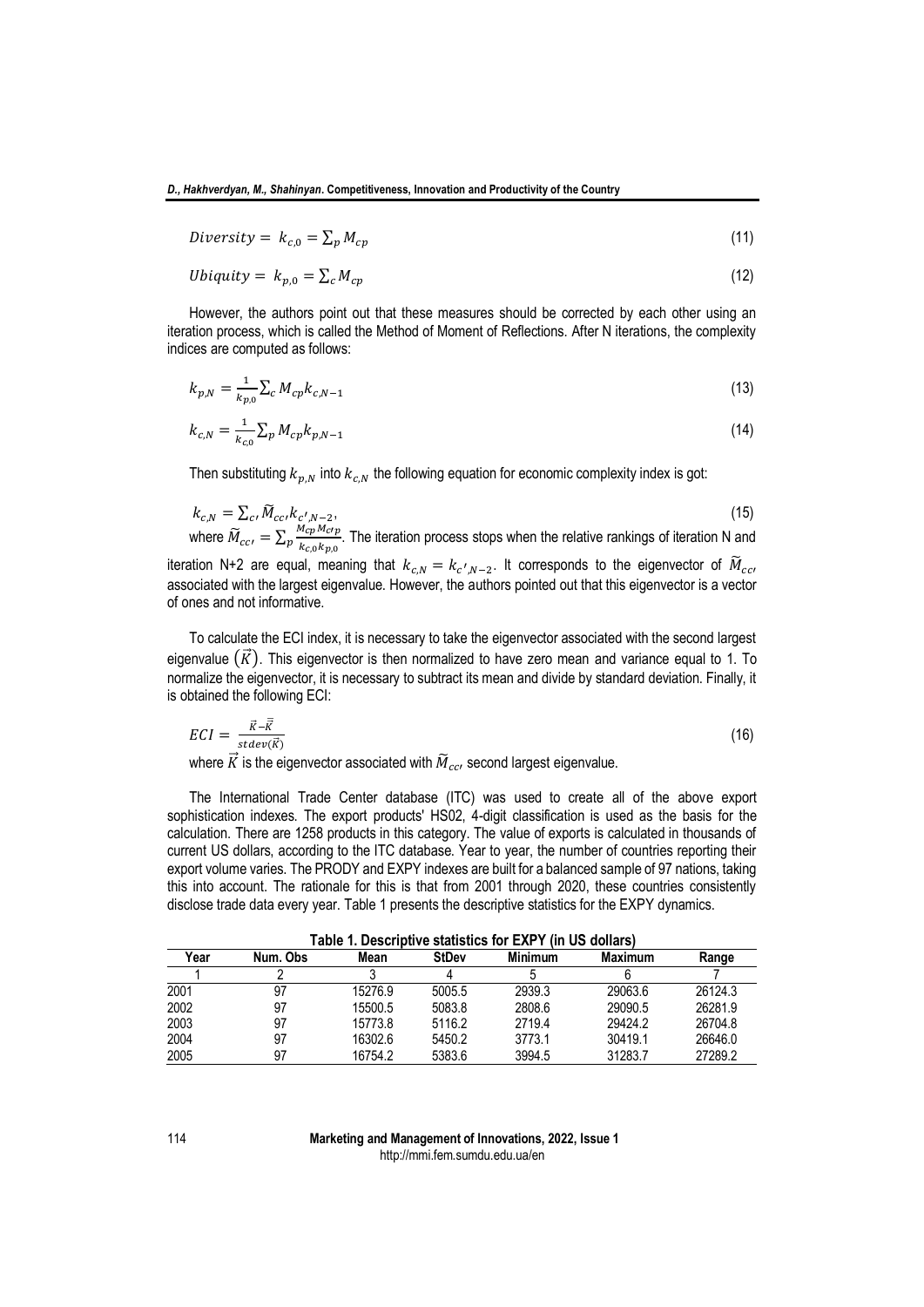| 2<br>3<br>5<br>6<br>4<br>2006<br>97<br>3301.6<br>32466.3<br>29164.6<br>17355.0<br>5372.5<br>2007<br>97<br>17994.8<br>4608.3<br>33831.4<br>29223.1<br>5470.0<br>97<br>2008<br>18035.6<br>3864.8<br>34676.6<br>30811.8<br>5379.0<br>97<br>17299.1<br>2009<br>5302.9<br>32349.5<br>28478.8<br>3870.7<br>97<br>4435.2<br>2010<br>17703.9<br>32657.5<br>28222.3<br>5211.5<br>97<br>2011<br>17980.2<br>32621.0<br>27363.6<br>5328.4<br>5257.3<br>97<br>2012<br>18020.2<br>4220.9<br>33368.6<br>5042.4<br>29147.8<br>97<br>2013<br>18181.4<br>4334.3<br>33518.0<br>29183.7<br>5190.4<br>97<br>2014<br>18465.1<br>33140.2<br>27329.4<br>5040.0<br>5810.8<br>97<br>2015<br>18889.6<br>33191.6<br>29278.4<br>3913.2<br>5507.2<br>97<br>2016<br>19174.9<br>33626.6<br>6047.2<br>27579.4<br>5559.7<br>97<br>19603.3<br>4829.3<br>2017<br>5650.4<br>33746.7<br>28917.4<br>97<br>2018<br>19994.9<br>4963.9<br>36813.3<br>31849.4<br>5858.7<br>97<br>2019<br>20231.9<br>4540.6<br>32999.9<br>5892.5<br>37540.5 |  |  |  | <b>Continued Table 1</b> |
|-------------------------------------------------------------------------------------------------------------------------------------------------------------------------------------------------------------------------------------------------------------------------------------------------------------------------------------------------------------------------------------------------------------------------------------------------------------------------------------------------------------------------------------------------------------------------------------------------------------------------------------------------------------------------------------------------------------------------------------------------------------------------------------------------------------------------------------------------------------------------------------------------------------------------------------------------------------------------------------------------|--|--|--|--------------------------|
|                                                                                                                                                                                                                                                                                                                                                                                                                                                                                                                                                                                                                                                                                                                                                                                                                                                                                                                                                                                                 |  |  |  |                          |
|                                                                                                                                                                                                                                                                                                                                                                                                                                                                                                                                                                                                                                                                                                                                                                                                                                                                                                                                                                                                 |  |  |  |                          |
|                                                                                                                                                                                                                                                                                                                                                                                                                                                                                                                                                                                                                                                                                                                                                                                                                                                                                                                                                                                                 |  |  |  |                          |
|                                                                                                                                                                                                                                                                                                                                                                                                                                                                                                                                                                                                                                                                                                                                                                                                                                                                                                                                                                                                 |  |  |  |                          |
|                                                                                                                                                                                                                                                                                                                                                                                                                                                                                                                                                                                                                                                                                                                                                                                                                                                                                                                                                                                                 |  |  |  |                          |
|                                                                                                                                                                                                                                                                                                                                                                                                                                                                                                                                                                                                                                                                                                                                                                                                                                                                                                                                                                                                 |  |  |  |                          |
|                                                                                                                                                                                                                                                                                                                                                                                                                                                                                                                                                                                                                                                                                                                                                                                                                                                                                                                                                                                                 |  |  |  |                          |
|                                                                                                                                                                                                                                                                                                                                                                                                                                                                                                                                                                                                                                                                                                                                                                                                                                                                                                                                                                                                 |  |  |  |                          |
|                                                                                                                                                                                                                                                                                                                                                                                                                                                                                                                                                                                                                                                                                                                                                                                                                                                                                                                                                                                                 |  |  |  |                          |
|                                                                                                                                                                                                                                                                                                                                                                                                                                                                                                                                                                                                                                                                                                                                                                                                                                                                                                                                                                                                 |  |  |  |                          |
|                                                                                                                                                                                                                                                                                                                                                                                                                                                                                                                                                                                                                                                                                                                                                                                                                                                                                                                                                                                                 |  |  |  |                          |
|                                                                                                                                                                                                                                                                                                                                                                                                                                                                                                                                                                                                                                                                                                                                                                                                                                                                                                                                                                                                 |  |  |  |                          |
|                                                                                                                                                                                                                                                                                                                                                                                                                                                                                                                                                                                                                                                                                                                                                                                                                                                                                                                                                                                                 |  |  |  |                          |
|                                                                                                                                                                                                                                                                                                                                                                                                                                                                                                                                                                                                                                                                                                                                                                                                                                                                                                                                                                                                 |  |  |  |                          |
|                                                                                                                                                                                                                                                                                                                                                                                                                                                                                                                                                                                                                                                                                                                                                                                                                                                                                                                                                                                                 |  |  |  |                          |
| 97<br>2020<br>19311.9<br>4185.9<br>36529.0<br>32343.1<br>5820.6<br>∽<br>$\cdots$                                                                                                                                                                                                                                                                                                                                                                                                                                                                                                                                                                                                                                                                                                                                                                                                                                                                                                                |  |  |  |                          |

Sources: developed by the authors.

Table 1 shows that the standard deviation is relatively high, and EXPY is a large variation (Column 4). From 2001 to 2020, the EXPY significantly increased. Column 3 presents the average EXPY values for all countries (97 countries). Table 1 shows that EXPY increased from 15276.9 US dollars in 2001 to 19311.9 US dollars in 2020. During this period, the average growth rate of the EXPY was 1.2% per year. The average growth rate is calculated using the geometric mean formula. These figures allow concluding that during 2001-2020 the EXPY value for some low-income countries grew faster than in the high- and middleincome countries. This growth was small, and it is not enough for a significant increase in export sophistication and diversification structure. Thus, the export sophistication index established by Hausmann et al. (2007) is employed as a dependent variable in the main regression model, while two other measures (ESI and ECI) are used for robustness check analysis. Let's get started with the explanatory variables.

1. The value of industry added per worker is called labor productivity (PROD).

2. Land area per capita (LANDpc) is derived by dividing the population by the land area in square kilometers. The land area per capita in square kilometers is calculated due to dividing.

3. In percentage terms, the gross tertiary enrolment ratio is used to calculate human capital (HC). If this ratio is high, the economy's human capital is relatively higher.

4. The research and development (R&Dg) proportion in GDP shows the government's research and development spending as a percentage of total GDP. As previously stated, the HC and R&Dg indicate a country's internal knowledge endowment.

5. Foreign direct investment per capita (FDIpc) is the next explanatory variable (inward flow).

6. The import of goods and services in GDP (percent -th) (IMPg) reflects the percentage of total GDP from imported goods and services.

7. Population (POP) data is reported in millions of people. This variable represents the size of the economy. When the population is quite large, the economy is also larger.

8. The rule of law index (RofL) is a widely used indicator of institutional quality. Between -2.5 and 2.5, the index swings. A higher score indicates stronger governance and institutional quality.

The world development indicator provides information on labor productivity, land area, population, human capital, research and development, and the import of goods and services in GDP. The UNCTAD database is used to calculate the stock of foreign direct investment (inward flow). The WGI (Worldwide Governance Indicator) data on institutional quality were obtained from the World Bank. The rule of law,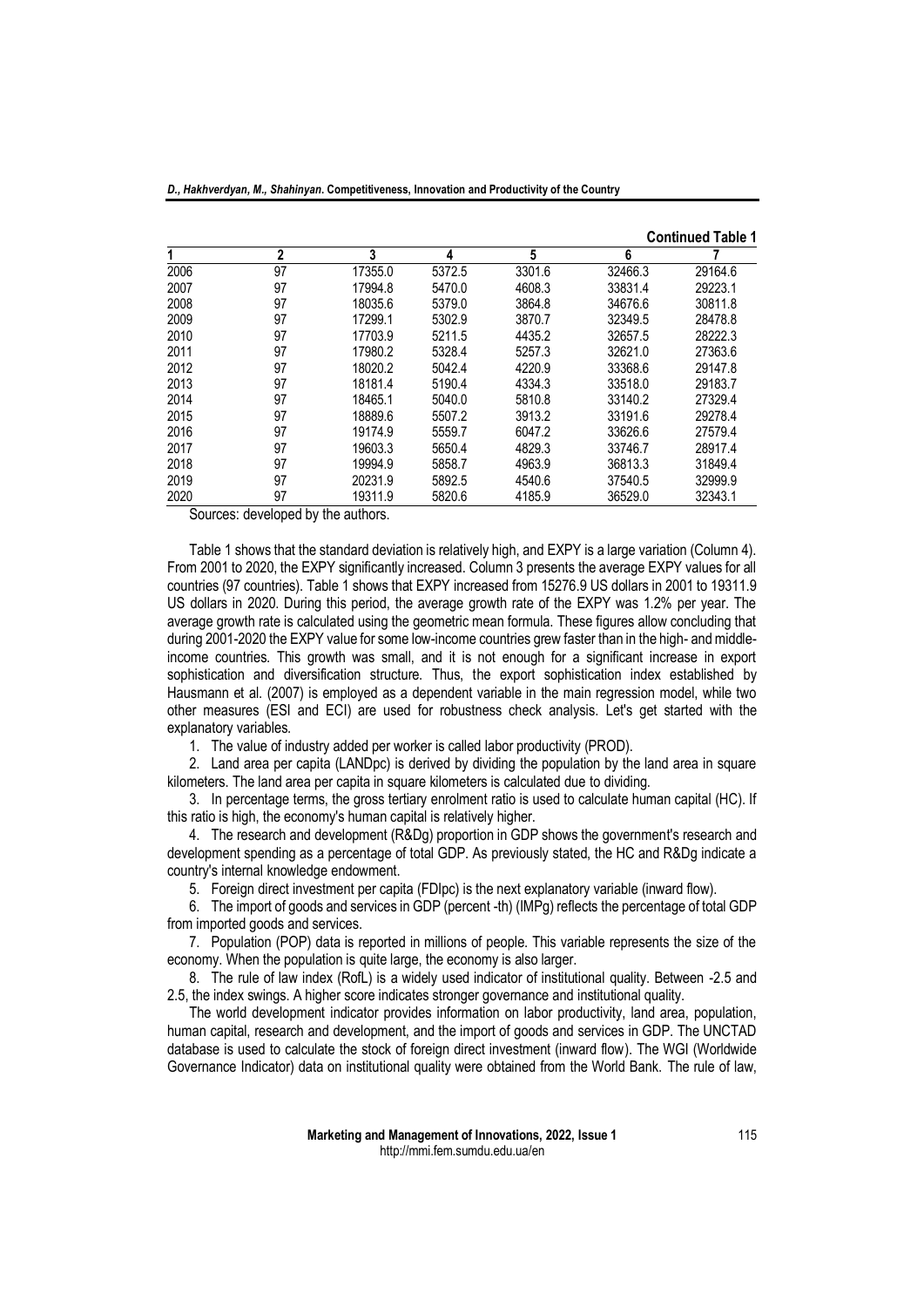government efficiency, and six additional institutional quality indexes are presented in this database for the years 1996, 1998, and 2000–2020. Many nations are dropped from the original samples because statistics for some variables (percentage of R&D investment in GDP, human capital, etc.) are unavailable in the major years of the sampling period. The regression analysis employed a total of 52 countries as the final sample.

**Results.** The econometric model developed in the previous section was utilized to estimate the regression equation for export sophistication and competitiveness. When the lagged value of the dependent variable is added to the above model, the following specification is obtained:

 $ln(EXPY_{it}) = \beta_0 + \beta_1 ln(EXPY_{it-1}) + \beta_2 ln(LPROD_{it}) + \beta_3 ln(LANDpc_{it}) +$  $\beta_4 \ln(HC_{it}) + \beta_5 (R\&Dg_{it}) + \beta_6 \ln(FDIpc_{it}) + \beta_7 (IMPg_{it}) + \beta_8 \ln(POP_{it}) + \beta_9 RofL_{it} +$  $v_i + \varepsilon_{it}$  (17)

Several econometric issues may occur when estimating the above equation (Weldemicael, 2012). Empirical literature often finds significant endogeneity between FDI (or HC) and export sophistication (dependent variable). The endogeneity could be in both directions. Time – invariant country characteristics (fixed-effects) might be correlated with the explanatory variables. Including the lagged dependent variable in the model may result in autocorrelation in the error terms, resulting in biased fixed effect estimations (Nickell, 1981) Panel data has a small-time dimension (T = 20) but a big country dimension (N = 52).

The study looks at how these possible issues could be addressed at this stage. Fixed-effects instrumental variables estimate (two-stage least squares estimator) could be used to solve problem 1. To apply the 2SLS, firstly, it is necessary to identify the proper external exogenous factors. It is frequently impossible to do so in practical model estimation. The Arellano and Bond (1991) difference GMM system estimator is utilized for model estimation. To apply this estimator, the lagged values of the endogenous regressors must be included in the model (HC and FDIpc). The endogenous regressors become predetermined as a result of inclusion and so are not connected with the error term. Using first differences, problem 2 (fixed effects) could be solved. As a result of first differencing, the following equation is got:

 $\Delta ln(EXPY_{it}) = \beta_0 + \beta_1 \Delta ln(EXPY_{it-1}) + \beta_2 \Delta ln(LPROD_{it}) + \beta_3 \Delta ln(LANDpc_{it}) +$  $\beta_4 \Delta \ln(H C_{it}) + \beta_5 \Delta(R \& D g_{it}) + \beta_6 \Delta \ln(F D I p c_{it}) + \beta_7 \Delta(IM P g_{it}) + \beta_8 \Delta \ln(P O P_{it}) +$  $\beta_9 \Delta R \sigma f L_{it} + \varepsilon_{it}$  (18)

In the result of first differencing the fixed effect is removed because the fixed effect does not vary with time. Thus, it is got:

$$
\Delta u_{it} = \Delta v_i + \Delta \varepsilon_{it} \tag{19}
$$

$$
u_{it} - u_{i,t-1} = (v_i - v_i) + (\varepsilon_{it} - \varepsilon_{i,t-1}) = \varepsilon_{it} - \varepsilon_{i,t-1}
$$
\n(20)

The first difference delayed dependent variable is instrumented with its historical levels to solve problem 3. Finally, the Arellano-Bond estimator was created for [panels (problem)] with small T and big N. As can be seen from the examples above, the Arellano-Bond difference GMM estimator can solve all four econometric issues since it is used to estimate the model's unknown parameters. The STATA xtabond2 command (Roodman, 2009) was used to estimate the model. Table 2 lists the results.

Table 2 illustrates the Arellano-Bond two-step GMM estimation results for all countries included in our analysis. In Table 2, the autocorrelation tests of the residuals show no significant autocorrelation. Table 2 indicates that lagged value of the dependent variable has a significant and positive impact on the current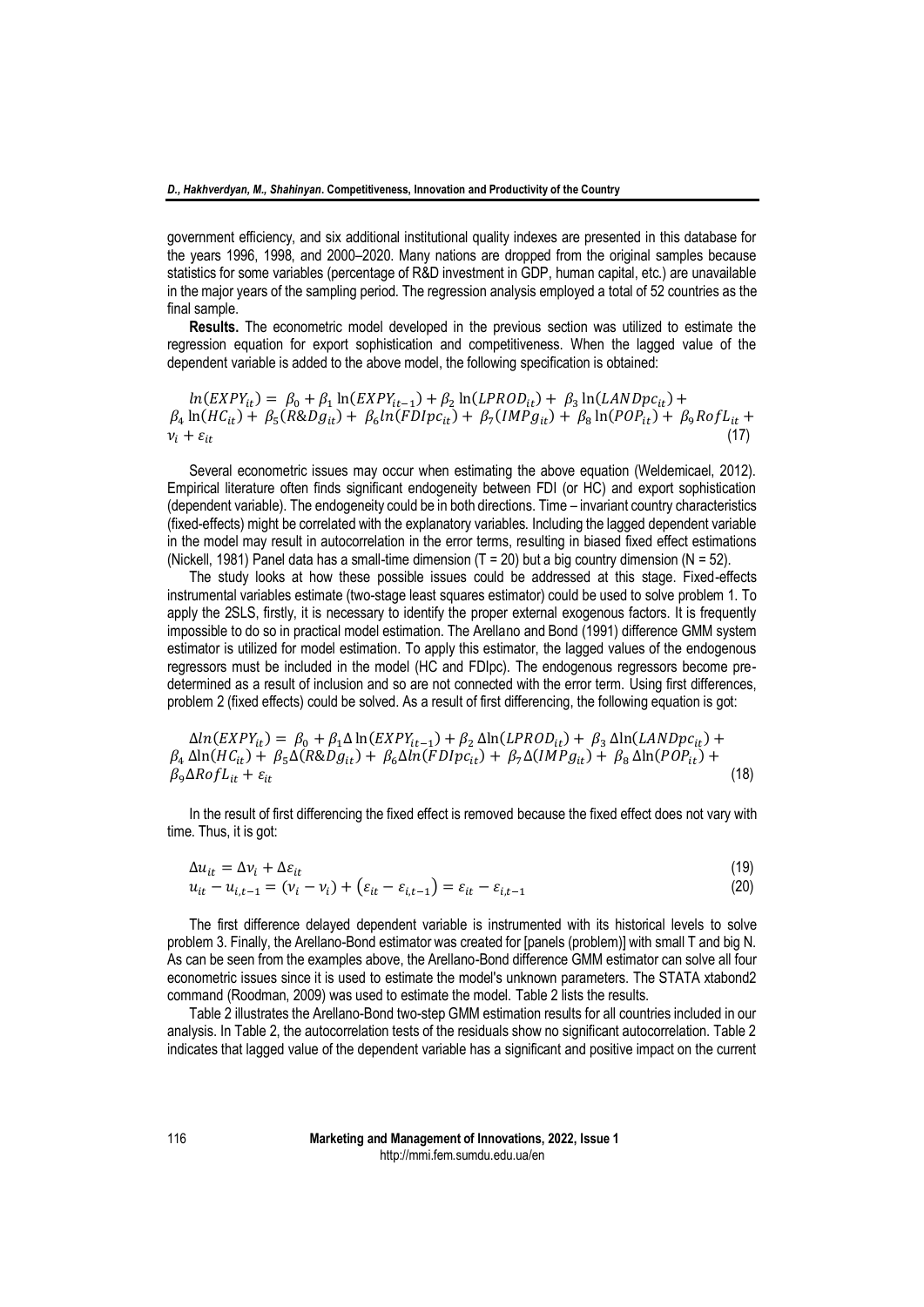value. In addition, the lagged value of the dependent variable has a dominant impact on the current value compared with the other explanatory variables.

|                                    |             | $\mathbf{2}$ | $.7$<br>3                        | 4                          | 5           |
|------------------------------------|-------------|--------------|----------------------------------|----------------------------|-------------|
| $In (EXPYit-1)$                    | $0.3457***$ | 0.3741***    | 0.3814***                        | 0.3758***                  | 0.3645***   |
|                                    | (0.0270)    | (0.0250)     | (0.0260)                         | (0.0264)                   | (0.0261)    |
| In(LPRODit)                        | 0.2057***   | 0.1892***    |                                  |                            | 0.2153***   |
|                                    | (0.0164)    | (0.0164)     |                                  |                            | (0.0174)    |
| Ln(LANDpcit)                       | $-0.0274$   | $-0.1119$    | $-0.2216$                        | $-0.1939$                  | $-0.0415$   |
|                                    | (0.3931)    | (0.4025)     | (0.4271)                         | (0.4264)                   | (0.3929)    |
| <b>HCit</b>                        | 0.0009***   | $0.0012***$  | $0.0013***$                      | $0.0013***$                | 0.0008***   |
|                                    | (0.0003)    | (0.0003)     | (0.0003)                         | (0.0003)                   | (0.0003)    |
| R&Dgit                             | 0.0215***   |              | 0.0343***                        | 0.0329***                  | $0.0220***$ |
|                                    | (0.0084)    |              | (0.0091)                         | (0.0091)                   | (0.0084)    |
| In(FDIpcit)                        | 0.0402***   | 0.0495***    | 0.0786***                        | 0.0762***                  | 0.0404***   |
|                                    | (0.0049)    | (0.0048)     | (0.0042)                         | (0.0044)                   | (0.0049)    |
| <b>IMPgit</b>                      | 0.0016***   |              |                                  |                            | 0.0016***   |
|                                    | (0.0002)    |              |                                  |                            | (0.0002)    |
| Ln(POPit)                          | 0.1495      | 0.0407       | $-0.1212$                        | $-0.0635$                  | 0.1158      |
|                                    | (0.3987)    | (0.4081)     | 0.4328                           | (0.4328)                   | (0.3988)    |
| RofLit                             |             |              |                                  | $-0.0318**$                | $-0.0238*$  |
|                                    |             |              |                                  | (0.0146)                   | (0.0143)    |
| Num of Obs                         | 1040        | 1040         | 1040                             | 1040                       | 1040        |
| Num of Countries                   | 52          | 52           | 52                               | 52                         | 52          |
| Num of Instr                       | 38          | 38           | 38                               | 38                         | 38          |
| AR(2)                              | 0.265       | 0.124        | 0.325                            | 0.325                      | 0.265       |
| Hansen Test<br>$M - L = M - L - L$ | 0.326       | 0.412        | 0.521<br>$\mathbf{A}$ .<br>$-11$ | 0.365<br>m:<br>. است 1 سال | 0.425       |

**Table 2. Empirical results from Arellano-Bond two-step estimation for all sample countries (Dependent variable ln(EXPY) export sophistication)**

*Notes: Standard errors are provided in parenthesis below the respective estimated coefficients. \*, \*\* and \*\*\* indicate respectively significance levels of 10%, 5%, and 1%.*

Sources: developed by the authors.

Table 2 shows separate regressions are run excluding and including the rule of law index. The estimated results are reported in columns 1-3 (excluded) and 4-5 (included). To keep robustness of our results, it was also experimented with different specifications dropping IMPg, R&Dg, and LPROD from the full equation. The LPROD significantly and positively impacts export sophistication. It could be concluded that if labor productivity is changing by 1%, the export sophistication will change by about 0.20%. The coefficient of land area per capita is negative and not significant. The coefficient of human capital is positive and statistically significant. The coefficient shows that if education is changed by 1%, export sophistication will be by 0.0012%. The coefficients of R&Dg are also positive and statistically significant. Finally, the country's size has both positive and negative impacts on export sophistication. The results are not statistically significant and not robust across different model specifications. The coefficients of institutional quality are statistically significant and negatively affect export sophistication.

It is reasonable also to use an augmented version of the Arellano-Bond GMM estimator – «System GMM» (Blundell and Bond, 1998; Baum, 2006; Roodman, 2009). Table 3 presents the results of system GMM estimation. The autocorrelation test of residual shows no significant second-order autocorrelation. Table 2 conducted the same regressions scheme. The lagged value of the dependent variable has a positive and significant impact on the current value.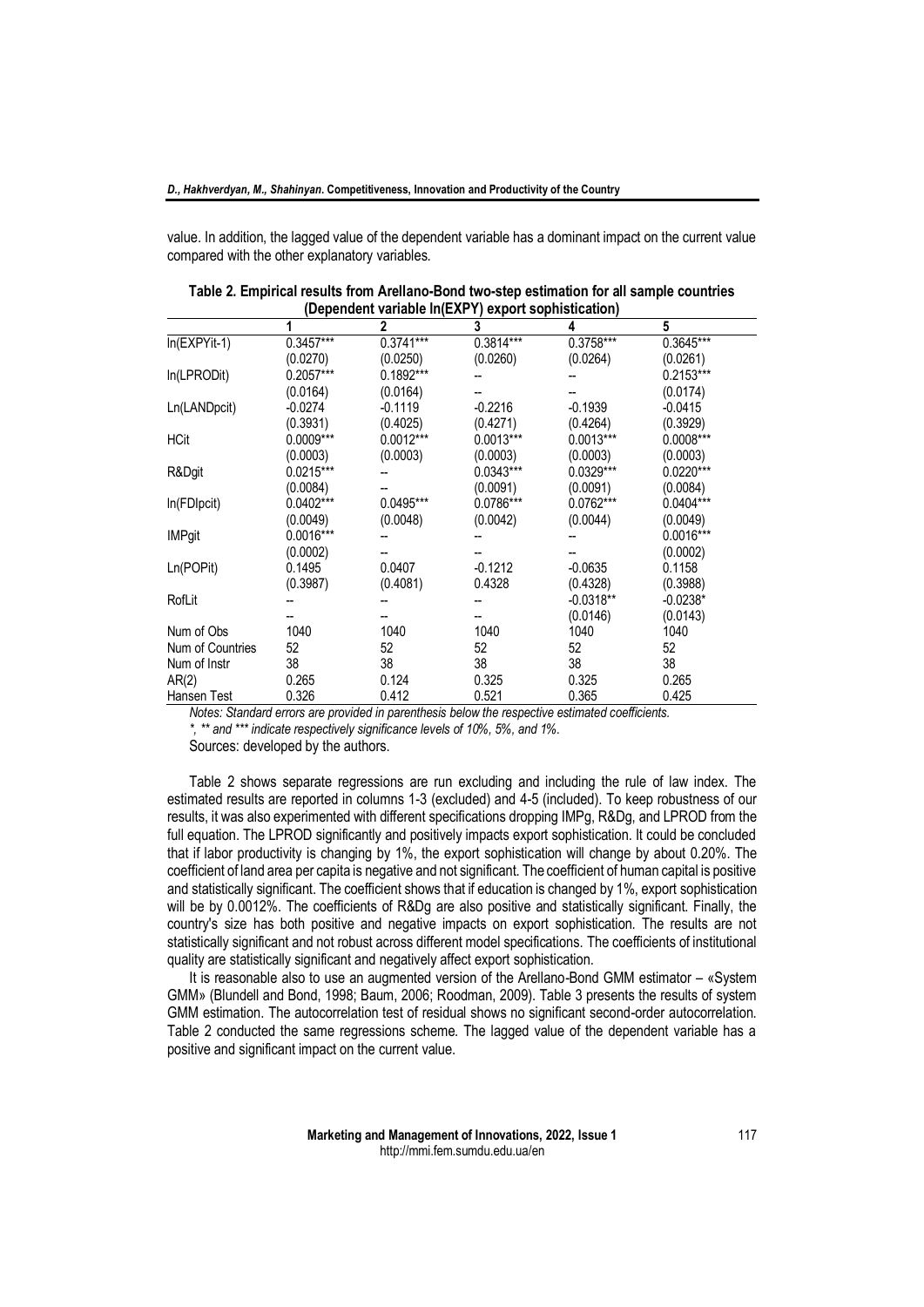| D., Hakhverdyan, M., Shahinyan. Competitiveness, Innovation and Productivity of the Country |  |
|---------------------------------------------------------------------------------------------|--|
|---------------------------------------------------------------------------------------------|--|

|                  |             | (Dependent variable In(EXPY) export sophistication) |             |             |              |
|------------------|-------------|-----------------------------------------------------|-------------|-------------|--------------|
|                  |             | 2                                                   | 3           | 4           | 5            |
| $In (EXPYit-1)$  | 0.3780***   | $0.3741***$                                         | 0.3814***   | 0.4104***   | 0.4645***    |
|                  | (0.0254)    | (0.0221)                                            | (0.0275)    | (0.0312)    | (0.0161)     |
| In(LPRODit)      | $0.1530***$ | $0.1410***$                                         |             |             | 0.1696***    |
|                  | (0.0160)    | (0.0150)                                            |             |             | (0.0165)     |
| Ln(LANDpcit)     | 0.0102      | $-0.0025$                                           | 0.0034      | 0.0020      | 0.0150       |
|                  | (0.0170)    | (0.0157)                                            | (0.014)     | (0.0140)    | (0.0160)     |
| <b>HCit</b>      | $0.0010***$ | $0.0013***$                                         | $0.0013***$ | $0.0013***$ | $0.0009***$  |
|                  | (0.0002)    | (0.0002)                                            | (0.0003)    | (0.0003)    | (0.0003)     |
| R&Dgit           | $0.0200***$ |                                                     | 0.0363***   | 0.0336***   | $0.0210***$  |
|                  | (0.0081)    |                                                     | (0.0083)    | (0.0084)    | (0.0080)     |
| In(FDIpcit)      | $0.0524***$ | $0.0600***$                                         | 0.0828***   | $0.0814***$ | $0.0510***$  |
|                  | (0.0045)    | (0.0044)                                            | (0.0038)    | (0.0040)    | (0.0045)     |
| <b>IMPgit</b>    | $0.0014***$ |                                                     |             |             | $0.0014***$  |
|                  | (0.0002)    |                                                     |             |             | (0.0002)     |
| Ln(POPit)        | 0.0517***   | 0.0366***                                           | $0.0241**$  | $0.0280**$  | $0.0440***$  |
|                  | (0.0129)    | (0.0120)                                            | (0.0106)    | (0.0109)    | (0.0130)     |
| RofLit           |             |                                                     |             | $0.0215*$   | $-0.0400***$ |
|                  |             |                                                     |             | (0.0124)    | (0.0130)     |
| Num of Obs       | 1040        | 1040                                                | 1040        | 1040        | 1040         |
| Num of Countries | 52          | 52                                                  | 52          | 52          | 52           |
| Num of Instr     | 49          | 49                                                  | 49          | 49          | 49           |
| AR(2)            | 0.365       | 0.258                                               | 0.415       | 0.256       | 0.356        |
| Hansen Test      | 0.224       | 0.312                                               | 0.421       | 0.310       | 0.254        |

| Table 3. Empirical results from system GMM two-step estimation for all sample countries |
|-----------------------------------------------------------------------------------------|
| (Dependent variable In(EXPY) export sophistication)                                     |

*Notes: Standard errors are provided in parenthesis below the respective estimated coefficients. \*, \*\* and \*\*\* indicate respectively significance levels of 10%, 5%, and 1%.*

Sources: developed by the authors.

Table 3 shows that labor productivity has a significant positive impact on export sophistication. Furthermore, Table 3 shows that a 1% change in labor productivity could cause about a 0.15% change in export sophistication level. This result is quite comparable with the corresponding results in Table 2. The estimated coefficient of land area is non-significant for all model specifications. These results also coincide with the ones in Table 2. In turn, the estimated coefficient for education is positive and significant for all model specifications. One can see that a 1% change in education level could cause a change in the export sophistication level about 0.001%, which is quite a small number. It is almost the same as in Table 2. The estimated coefficient for R&D is again positive and significant for all model specifications. It is seen that a 1% change in R&D could cause changes in export sophistication by 0.03%, which is again a relatively small number. In turn, it is larger than the coefficient for education. External knowledge components (FDI and impg) positively and significantly impact. The size of the economy has a significant positive impact. The estimated coefficient for institutional quality is significant, but the sign is not robust across different model specifications. Thus, as it could be concluded, almost all (except for population variable) estimated parameters coincide with the corresponding parameters in Table 2.

Other export sophistication measures are also employed to check the robustness of our analysis. Export similarity index (ESI) (Lin et al., 2017) and Economic Complexity Index (ECI) (Hidalgo and Hausman, 2009) were used, presented in the previous section. The dependent variable changed, and all other explanatory variables were kept the same as in the previous model. Also, the model specifications are kept. Thus, changing the dependent variable, Arellano-Bond and system GMM two-step estimations are run. The corresponding results are presented below, in Tables 4-7.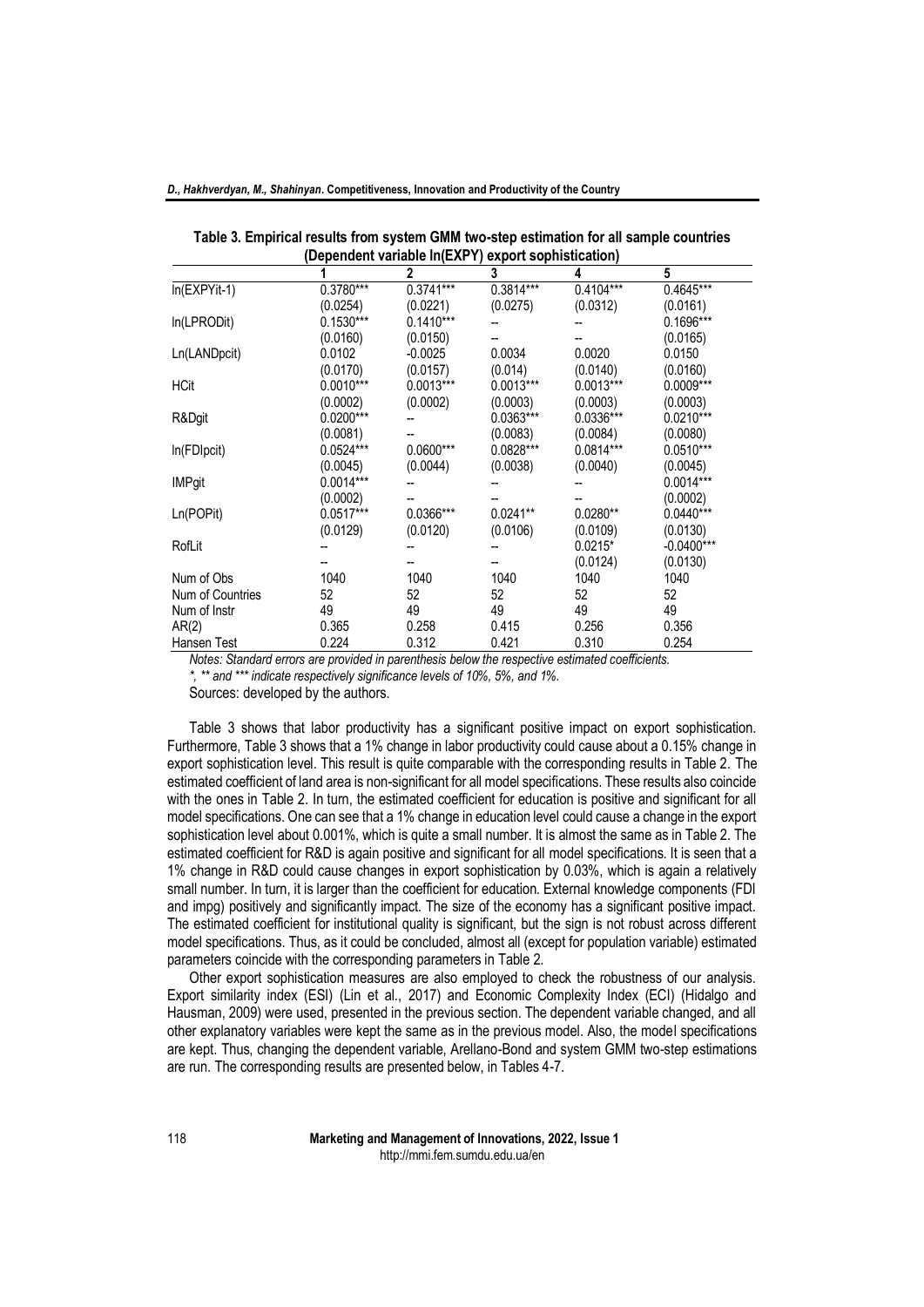|                  |             |             | (Dependent variable In(ESI) Export Similarity Index) |             |              |
|------------------|-------------|-------------|------------------------------------------------------|-------------|--------------|
|                  |             | 2           | 3                                                    | 4           | 5            |
| $In(ESlit-1)$    | $0.3410***$ | 0.3674***   | 0.3764***                                            | 0.3875***   | $0.3547***$  |
|                  | (0.0201)    | (0.0215)    | (0.0211)                                             | (0.0217)    | (0.0225)     |
| In(LPRODit)      | $0.2068***$ | $0.2027***$ |                                                      |             | 0.2496***    |
|                  | (0.0242)    | (0.0237)    |                                                      |             | (0.0255)     |
| Ln(LANDpcit)     | 0.2676      | 0.2451      | 0.0980                                               | 0.0677      | 0.2071       |
|                  | (0.6159)    | (0.6153)    | (0.6372)                                             | (0.6370)    | (0.6089)     |
| <b>HCit</b>      | $0.0023***$ | $0.0022***$ | $0.0020***$                                          | $0.0020***$ | 0.0025***    |
|                  | (0.0004)    | (0.0004)    | (0.0004)                                             | (0.0004)    | (0.0004)     |
| R&Dgit           | $0.0126***$ |             | 0.0163***                                            | $0.0178***$ | $0.0143***$  |
|                  | (0.0030)    |             | (0.0034)                                             | (0.0034)    | (0.0028)     |
| In(FDIpcit)      | 0.0315***   | 0.0337***   | 0.0666***                                            | $0.0692***$ | 0.0324***    |
|                  | (0.0071)    | (0.0068)    | (0.0058)                                             | (0.0061)    | (0.0070)     |
| <b>IMPgit</b>    | $0.0015***$ |             |                                                      |             | $0.0014***$  |
|                  | (0.0004)    |             |                                                      |             | (0.0004)     |
| Ln(POPit)        | 0.3047      | 0.3332      | $-0.5511$                                            | $-0.6148$   | 0.4542       |
|                  | (0.6234)    | (0.6227)    | (0.6445)                                             | (0.6452)    | (0.6169)     |
| RofLit           |             |             |                                                      | $-0.0731**$ | $-0.1039***$ |
|                  |             |             |                                                      | (0.0208)    | (0.0211)     |
| Num of Obs       | 1040        | 1040        | 1040                                                 | 1040        | 1040         |
| Num of Countries | 52          | 52          | 52                                                   | 52          | 52           |
| Num of Instr     | 38          | 38          | 38                                                   | 38          | 38           |
| AR(2)            | 0.125       | 0.212       | 0.245                                                | 0.198       | 0.205        |
| Hansen Test      | 0.214       | 0.310       | 0.157                                                | 0.241       | 0.114        |

**Table 4. Empirical results from Arellano-Bond two-step estimation for all sample countries**

*Notes: Standard errors are provided in parenthesis below the respective estimated coefficients. \*, \*\* and \*\*\* indicate respectively significance levels of 10%, 5%, and 1%.*

Sources: developed by the authors.

| Table 5. Empirical results from system GMM two-step estimation for all sample countries |  |
|-----------------------------------------------------------------------------------------|--|
| (Dependent variable In(ESI) Export Similarity Index)                                    |  |

|               | Dependent variable in (ESI) Export Similarity muex) |             |             |             |              |  |  |  |
|---------------|-----------------------------------------------------|-------------|-------------|-------------|--------------|--|--|--|
|               |                                                     | 2           | 3           |             | 5            |  |  |  |
| $In(ESlit-1)$ | 0.3870***                                           | $0.3147***$ | $0.3419***$ | $0.4421***$ | 0.4524***    |  |  |  |
|               | (0.0243)                                            | (0.0232)    | (0.0257)    | (0.0321)    | (0.0153)     |  |  |  |
| In(LPRODit)   | 0.2194***                                           | $0.2137***$ |             |             | $0.2522***$  |  |  |  |
|               | (0.0237)                                            | (0.0231)    |             |             | (0.0251)     |  |  |  |
| Ln(LANDpcit)  | 0.0326                                              | 0.0355      | 0.0367      | 0.0371      | 0.0376       |  |  |  |
|               | (0.0592)                                            | (0.0597)    | (0.0642)    | (0.0661)    | (0.0636)     |  |  |  |
| <b>HCit</b>   | $0.0025***$                                         | $0.0024***$ | $0.0021***$ | $0.0021***$ | $0.0026***$  |  |  |  |
|               | (0.0004)                                            | (0.0004)    | (0.0004)    | (0.0004)    | (0.0004)     |  |  |  |
| R&Dgit        | 0.0280***                                           |             | 0.0186***   | 0.0189***   | $0.0244***$  |  |  |  |
|               | (0.0030)                                            |             | (0.0033)    | (0.0013)    | (0.0013)     |  |  |  |
| In(FDIpcit)   | $0.0212***$                                         | $0.0243***$ | $0.0594***$ | $0.0598***$ | 0.0226***    |  |  |  |
|               | (0.0072)                                            | (0.0069)    | (0.0059)    | (0.0061)    | (0.0071)     |  |  |  |
| <b>IMPgit</b> | 0.0016***                                           |             |             |             | 0.0015***    |  |  |  |
|               | (0.0004)                                            |             |             |             | (0.0004)     |  |  |  |
| Ln(POPit)     | $0.0323***$                                         | $0.0318***$ | $0.0711***$ | 0.0738***   | 0.0604***    |  |  |  |
|               | (0.0121)                                            | (0.0093)    | (0.0145)    | (0.0161)    | (0.0143)     |  |  |  |
| RofLit        |                                                     |             |             | $-0.048**$  | $-0.0803***$ |  |  |  |
|               |                                                     |             |             | 0.0211      | 0.0213       |  |  |  |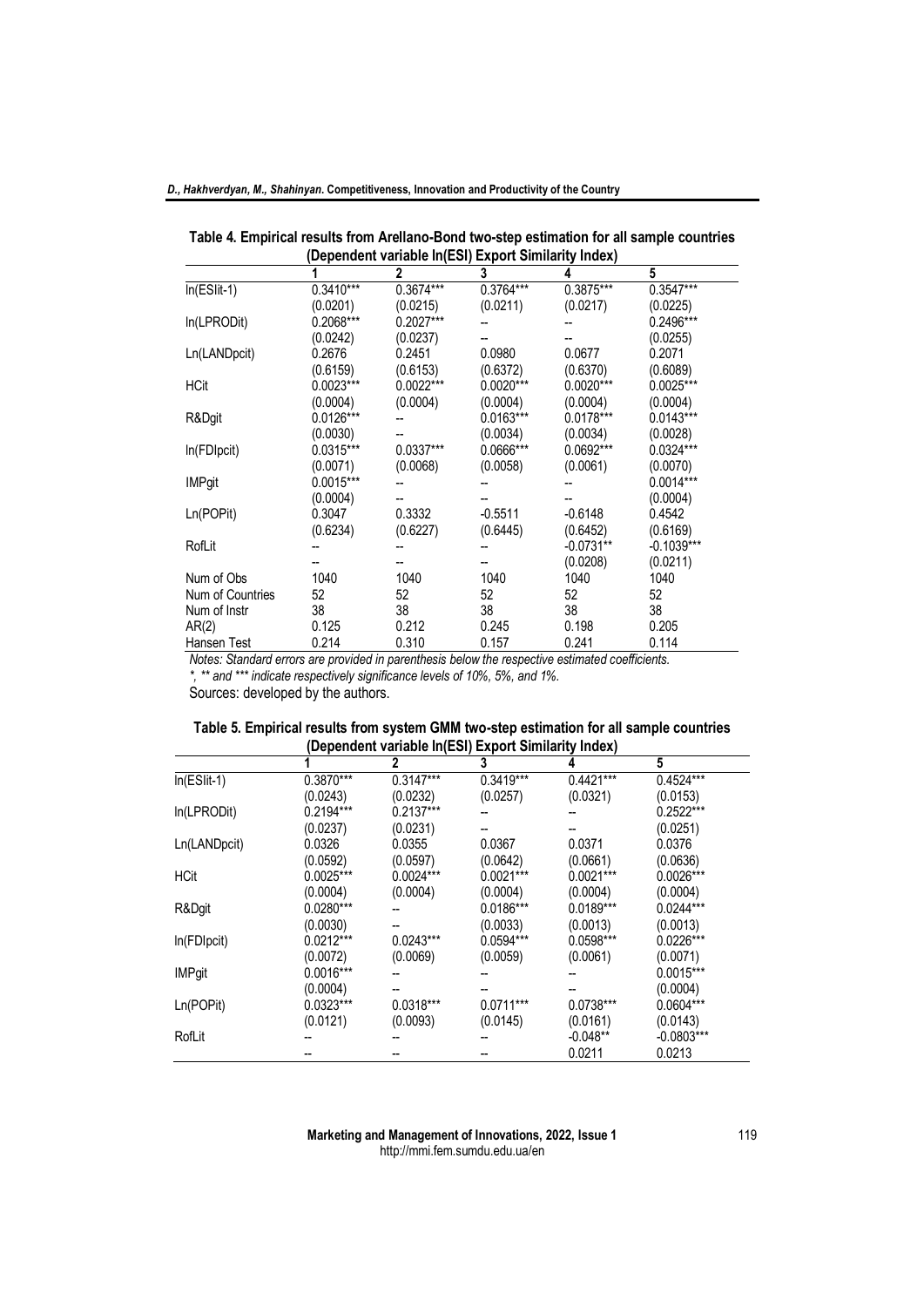*D., Hakhverdyan, M., Shahinyan***. Competitiveness, Innovation and Productivity of the Country**

|                  |       |       |       |       | <b>Continued Table 4</b> |
|------------------|-------|-------|-------|-------|--------------------------|
|                  |       |       |       |       |                          |
| Num of Obs       | 1040  | 1040  | 1040  | 1040  | 1040                     |
| Num of Countries | 52    | 52    | 52    | 52    | 52                       |
| Num of Instr     | 38    | 38    | 38    | 38    | 38                       |
| AR(2)            | 0.297 | 0.289 | 0.387 | 0.256 | 0.347                    |
| Hansen Test      | 0.210 | 0.247 | 0.358 | 0.287 | 0.210                    |

*Notes: Standard errors are provided in parenthesis below the respective estimated coefficients. \*, \*\* and \*\*\* indicate respectively significance levels of 10%, 5%, and 1%.*

Sources: developed by the authors.

**Table 6. Empirical results from Arellano-Bond two-step estimation for all sample countries (Dependent variable ln(ECI) Economic Complexity Index)**

|                  |             | $\overline{2}$ | 3                      | 4           | 5           |
|------------------|-------------|----------------|------------------------|-------------|-------------|
| $In(EClit-1)$    | $0.2412***$ | 0.1997***      | $0.21\overline{10***}$ | $0.2142***$ | $0.2012***$ |
|                  | (0.0115)    | (0.0189)       | (0.0201)               | (0.0227)    | (0.0211)    |
| In(LPRODit)      | 0.1666***   | $0.1358***$    |                        |             | $0.1024**$  |
|                  | (0.0473)    | (0.0477)       |                        |             | (0.0503)    |
| Ln(LANDpcit)     | 0.3655      | 0.3514         | 3.6494                 | 3.6007      | 0.3633      |
|                  | (1.2022)    | (1.2403)       | (1.2036)               | (1.2144)    | (1.2022)    |
| <b>HCit</b>      | $0.0017***$ | $0.0012***$    | $0.0011***$            | $0.0012***$ | $0.0013***$ |
|                  | (0.0008)    | (0.0008)       | (0.0008)               | (0.0008)    | (0.0008)    |
| R&Dgit           | $0.0201***$ |                | 0.0197***              | $0.0213***$ | $0.0202***$ |
|                  | (0.0025)    |                | (0.00252)              | (0.0025)    | (0.0025)    |
| In(FDIpcit)      | $0.0099***$ | 0.0198***      | 0.0032***              | $0.0071***$ | 0.0102***   |
|                  | (0.0014)    | (0.0014)       | (0.0011)               | (0.0011)    | (0.0014)    |
| <b>IMPgit</b>    | $0.0013***$ |                |                        |             | $0.0013***$ |
|                  | (0.0007)    |                |                        |             | (0.0007)    |
| Ln(POPit)        | 0.3596      | 0.3447         | 0.3601                 | 0.3498      | 0.3543      |
|                  | (1.2169)    | (1.2551)       | (1.2174)               | (1.2192)    | (1.2185)    |
| RofLit           |             |                |                        | $-0.05326$  | $-0.03706$  |
|                  |             |                |                        | (0.0392)    | (0.0417)    |
| Num of Obs       | 1040        | 1040           | 1040                   | 1040        | 1040        |
| Num of Countries | 52          | 52             | 52                     | 52          | 52          |
| Num of Instr     | 38          | 38             | 38                     | 38          | 38          |
| AR(2)            | 0.125       | 0.212          | 0.245                  | 0.198       | 0.205       |
| Hansen Test      | 0.214       | 0.31           | 0.157                  | 0.241       | 0.114       |

*Notes: Standard errors are provided in parenthesis below the respective estimated coefficients.*

*\*, \*\* and \*\*\* indicate respectively significance levels of 10%, 5%, and 1%.*

Sources: developed by the authors.

**Table 7. Results from system GMM two-step estimation for all sample countries(Dependent variable ln(ECI) Economic Complexity Index)**

| $In(EClit-1)$ | $0.1402***$ | $0.1567***$ | $0.1410***$ | $0.1542***$ | $0.1601***$ |
|---------------|-------------|-------------|-------------|-------------|-------------|
|               | (0.0115)    | (0.0179)    | (0.0201)    | (0.0212)    | (0.0145)    |
| In(LPRODit)   | $0.1682***$ | $0.1449***$ |             | --          | $0.1126***$ |
|               | (0.0440)    | (0.0449)    |             |             | (0.0475)    |
| Ln(LANDpcit)  | $-0.0403$   | $-0.0516$   | $-0.0540$   | $-0.0517$   | $-0.0380$   |
|               | (0.0604)    | (0.0637)    | (0.0606)    | (0.0614)    | (0.0610)    |
| HCit          | $0.0015**$  | $0.0013**$  | $0.0013*$   | $0.0015*$   | $0.0015*$   |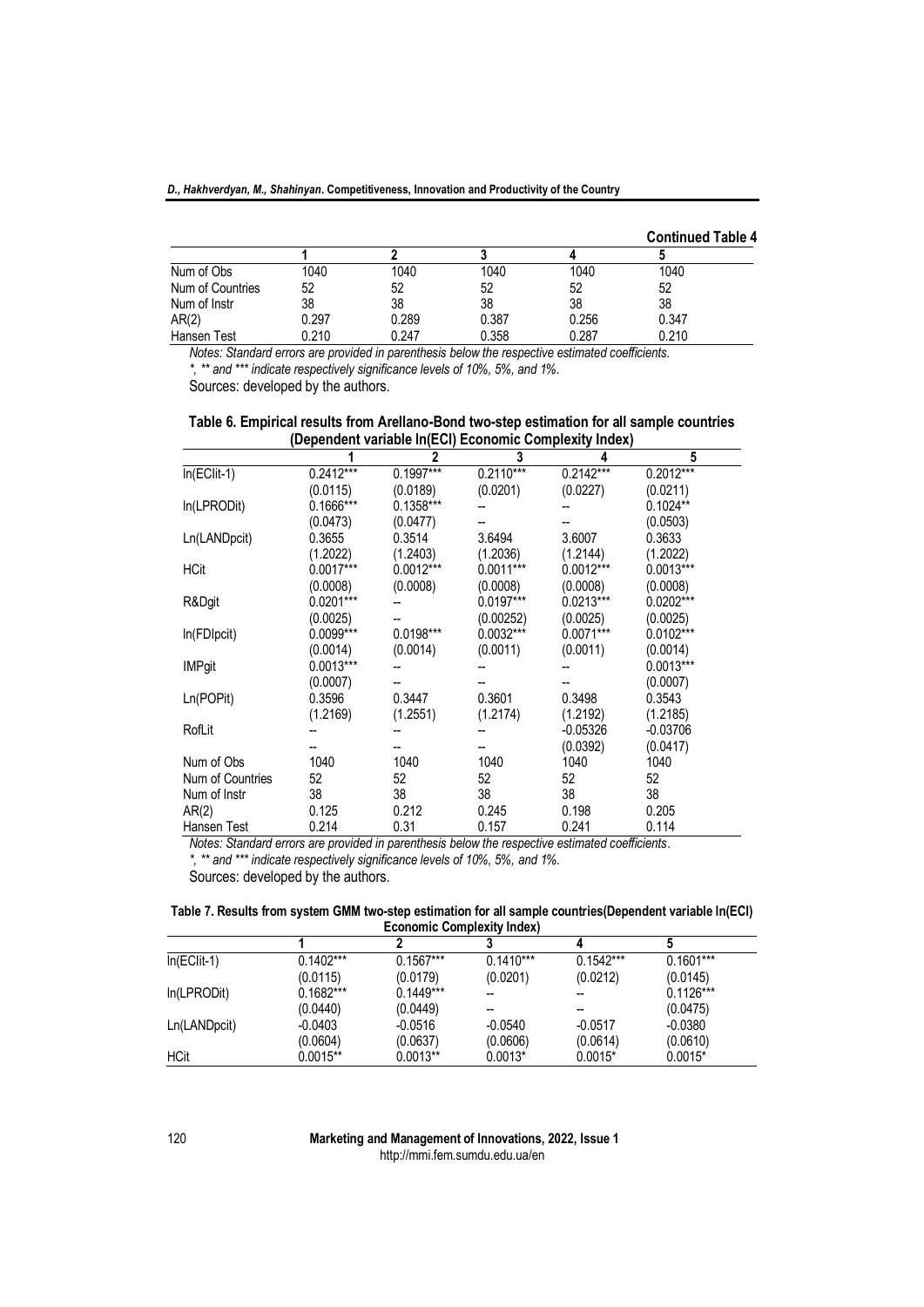| D., Hakhverdyan, M., Shahinyan. Competitiveness, Innovation and Productivity of the Country |  |
|---------------------------------------------------------------------------------------------|--|
|---------------------------------------------------------------------------------------------|--|

|                  |            |              |           |             | <b>Continued Table 7</b> |
|------------------|------------|--------------|-----------|-------------|--------------------------|
|                  |            | $\mathbf{2}$ | 3         | 4           | 5                        |
|                  | (0.0008)   | (0.0008)     | (0.0007)  | (0.0008)    | (0.0008)                 |
| R&Dgit           | 0.02043*** |              | 0.0214    | $0.0205***$ | 0.0215                   |
|                  | (0.0025)   |              | (0.0246)  | (0.0247)    | (0.0249)                 |
| In(FDIpcit)      | $0.0330**$ | $0.062***$   | $0.026**$ | $0.0330**$  | $0.035**$                |
|                  | (0.0131)   | (0.0131)     | (0.0105)  | (0.0107)    | (0.0131)                 |
| <b>IMPgit</b>    | $0.0015**$ |              |           |             | $0.0015**$               |
|                  | (0.0007)   |              |           |             | (0.0007)                 |
| Ln(POPit)        | 0.0358     | 0.0286       | 0.0188    | 0.0159      | 0.0330                   |
|                  | (0.0482)   | (0.0504)     | (0.0477)  | (0.0490)    | (0.0491)                 |
| RofLit           |            |              |           | $-0.0101$   | $-0.0131$                |
|                  |            |              |           | (0.0370)    | (0.0397)                 |
| Num of Obs       | 1040       | 1040         | 1040      | 1040        | 1040                     |
| Num of Countries | 52         | 52           | 52        | 52          | 52                       |
| Num of Instr     | 38         | 38           | 38        | 38          | 38                       |
| AR(2)            | 0.125      | 0.212        | 0.245     | 0.198       | 0.205                    |
| Hansen Test      | 0.214      | 0.31         | 0.157     | 0.241       | 0.114                    |

*Notes: Standard errors are provided in parenthesis below the respective estimated coefficients. \*, \*\* and \*\*\* indicate respectively significance levels of 10%, 5%, and 1%.*

Sources: developed by the authors.

Based on Tables 4, 5, 6, and 7, it can be said that the sign and significance level coincide with the results of Tables 2 and 3. Hence, the comparison in Tables 4, 5, 6, and 7 shows robust findings. In other words, based on Tables 4–7, the same conclusions can be made that has been made based on Tables 2-3.

**Conclusions.** Several studies have been conducted on developing indices to quantify export sophistication and quality in recent years. However, their determinants have yet to be completely investigated. The purpose of this study article is to fill that void. A cross-country panel dataset covering the years 2001-2020 is evaluated for this purpose. There are 52 countries in the dataset, including developed, emerging, and developing countries. As can be seen, the time period includes both the global financial crisis (2008-2009) and the COVID-19 epidemic. According to Lall et al. (2006) and Hausmann et al. (2007), the export sophistication metric is used to examine the country's competitiveness. Nations' export sophistication is assessed using data for 101 countries from 2001 to 2020. Three types of export sophistication measures are calculated in this paper: the Hausmann et al. (2007) index, the Export Similarity Index, and the Economic Complexity Index. The findings show that the lagged value of the dependent variable has a positive and significant impact on export sophistication. This research demonstrates that export sophistication has a strong persistence behavior. Furthermore, the data imply that a country's labor productivity is a significant factor of export sophistication; the greater a country's labor productivity, the more probable it is to create and export more sophisticated commodities. As measured by land area per capita, natural resources have a minor impact on export sophistication. Human capital and R&D are major sources of knowledge development that directly contribute to countries' increasing export sophistication. FDI and imports are proven to have a strong beneficial impact on export sophistication as the key conduits of international knowledge transfer. The necessity of increasing the quality of formal institutions is demonstrated once again by our findings.

**Author Contributions:** The authors contributed equally to this work. **Funding:** This research received no external funding.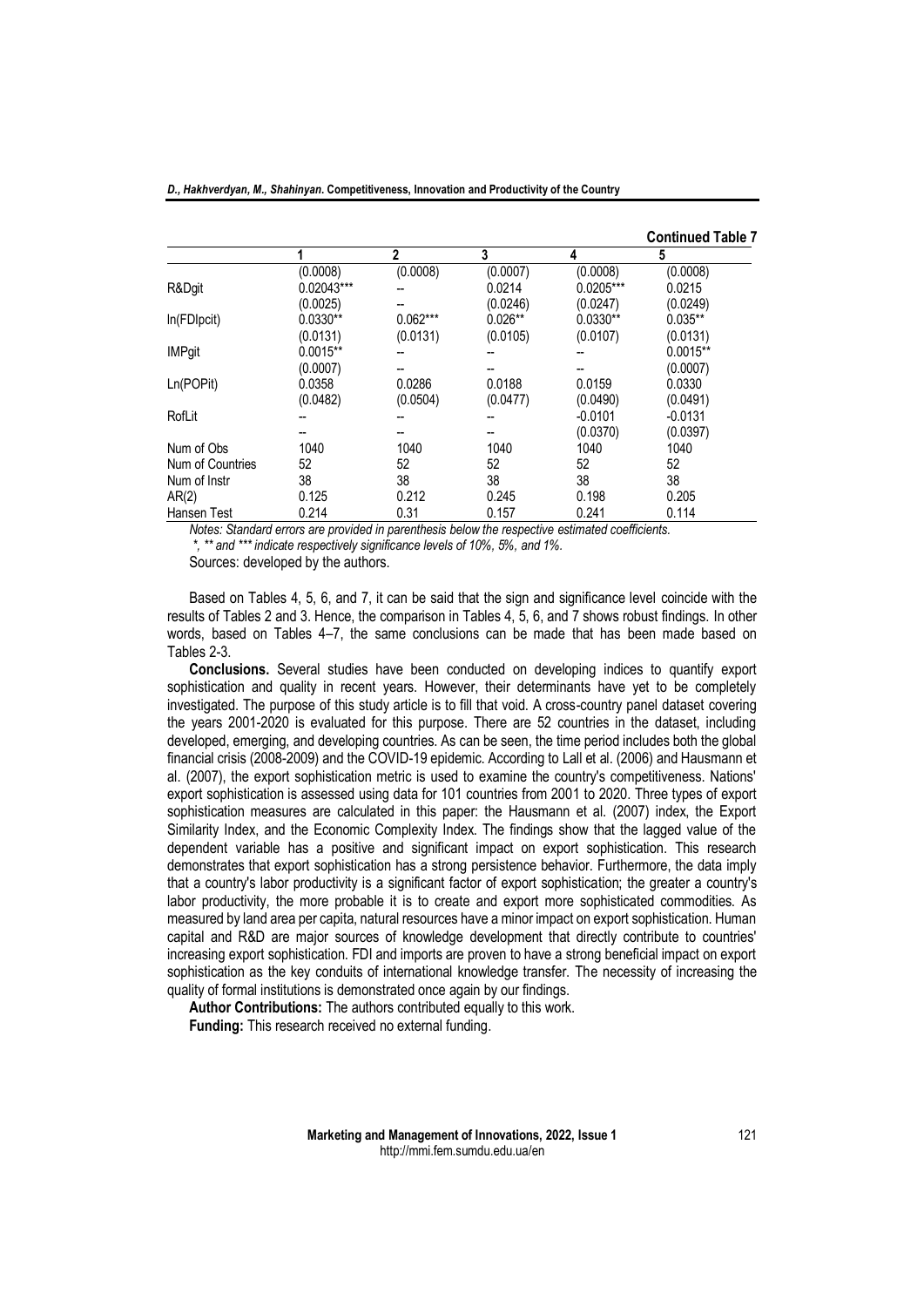### **References**

Arellano, M., & Bond, S. (1991). Some tests of specification for panel data: Monte Carlo evidence and an application to employment equations. *The review of economic studies*, 58(2), 277-297. [\[Google](https://scholar.google.com/scholar?cluster=5629017673244607219&hl=en&as_sdt=0,5)  [Scholar\]](https://scholar.google.com/scholar?cluster=5629017673244607219&hl=en&as_sdt=0,5) [\[CrossRef\]](https://doi.org/10.2307/2297968)

Auzina-Emsina, A. (2014). Labour productivity, economic growth and global competitiveness in postcrisis period. *Procedia-Social and Behavioral Sciences*, 156, 317-321[. \[Google Scholar\]](https://scholar.google.com/scholar?cluster=4838879963260088849&hl=en&as_sdt=0,5) [\[CrossRef\]](https://doi.org/10.1016/j.sbspro.2014.11.195)

Baum, C. F. (2006). An introduction to modern econometrics using Stata. Stata Press. [\[Google](https://scholar.google.com/scholar?cluster=1225829038362207892&hl=en&as_sdt=0,5)  [Scholar\]](https://scholar.google.com/scholar?cluster=1225829038362207892&hl=en&as_sdt=0,5)

Blundell, R., & Bond, S. (1998). Initial conditions and moment restrictions in dynamic panel data models. *Journal of econometrics*, 87(1), 115-143[. \[Google Scholar\]](https://scholar.google.com/scholar?cluster=4638341004604224986&hl=en&as_sdt=0,5) [\[CrossRef\]](https://doi.org/10.1016/S0304-4076(98)00009-8)

Cabral, M. H. C., & Veiga, P. (2010). Determinants of export diversification and sophistication in sub-Saharan Africa (No. wp550). Universidade Nova de Lisboa, Nova School of Business and Economics. [\[Google Scholar\]](https://scholar.google.com/scholar?cluster=12563157744586311122&hl=en&as_sdt=0,5) [\[CrossRef\]](https://dx.doi.org/10.2139/ssrn.1665116)

Cameron, A. C., & Trivedi, P. K. (2005). Microeconometrics: methods and applications. Cambridge university press. [\[Google Scholar\]](https://scholar.google.com/scholar?cluster=8717503374053397860&hl=en&as_sdt=0,5)

Dresch, A., Collatto, D. C., & Lacerda, D. P. (2018). Theoretical understanding between competitiveness and productivity: firm-level. *Ingeniería y competitividad*, 20(2), 69-86. [\[Google Scholar\]](https://scholar.google.com/scholar?cluster=2202195462869062445&hl=en&as_sdt=0,5) **[\[CrossRef\]](https://doi.org/10.25100/iyc.v20i1.5897)** 

Fagerberg, J. (1998). Why Growth Rates Differ, In: Dosi, G., Freeman, C., Nelson, R., Silverberg, G., Soete, L. (Eds.). Technical Change and Economic Theory. Pinter Publishers, London. Retrieved from [\[Link\]](https://www.jstor.org/stable/2230167)

Fagerberg, J., & Srholec, M. (2008). National innovation systems, capabilities and economic development. *Research Policy*, 37(9), 1417-1435[. \[Google Scholar\]](https://scholar.google.com/scholar?cluster=6849513561032088829&hl=en&as_sdt=0,5) [\[CrossRef\]](https://doi.org/10.1016/j.respol.2008.06.003)

Finger, J. M., & Kreinin, M. E. (1979). A measure of export similarity and its possible uses. *The Economic Journal*, 89(356), 905-912. [\[Google Scholar\]](https://scholar.google.com/scholar?cluster=13692344218733408767&hl=en&as_sdt=0,5) [\[CrossRef\]](https://doi.org/10.2307/2231506)

Hausmann, R., Hwang, J., & Rodrik, D. (2007). What you export matters. *Journal of economic growth*, 12(1), 1-25[. \[Google Scholar\]](https://scholar.google.com/scholar?cluster=17634496648379740693&hl=en&as_sdt=0,5) [\[Google Scholar\]](https://doi.org/10.1007/s10887-006-9009-4)

Hidalgo, C. A., & Hausmann, R. (2009). The building blocks of economic complexity. *Proceedings of the national academy of sciences*, 106(26), 10570-10575[. \[Google Scholar\]](https://scholar.google.com/scholar?cluster=7229353131874508074&hl=en&as_sdt=0,5) [\[CrossRef\]](https://doi.org/10.1073/pnas.0900943106)

Jona-Lasinio, C., & Meliciani, V. (2018). Productivity growth and international competitiveness: does intangible capital matter*?. Intereconomics*, 53(2), 58-62. [\[Google Scholar\]](https://scholar.google.com/scholar?cluster=8183679090955828356&hl=en&as_sdt=0,5)

Kharlamova, G., & Vertelieva, O. (2013). The international competitiveness of countries: economicmathematical approach. *Economics & Sociology*, 6(2), 39[. \[Google Scholar\]](https://scholar.google.com/scholar?cluster=13990862409298625514&hl=en&as_sdt=0,5) [\[CrossRef\]](http://dx.doi.org/10.14254/2071-789X.2013/6-2/4)

Lall, S., Weiss, J., & Zhang, J. (2006). The "sophistication" of exports: A new trade measure. World *Development*, 34(2), 222-237. [\[Google Scholar\]](https://scholar.google.com/scholar?cluster=5388626082103338465&hl=en&as_sdt=0,5) [\[CrossRef\]](https://doi.org/10.1016/j.worlddev.2005.09.002)

Laureti, T., & Viviani, A. (2011). Competitiveness and productivity: a case study of Italian firms. Applied *Economics*, 43(20), 2615-2625[. \[Google Scholar\]](https://scholar.google.com/scholar?cluster=13970986111279055264&hl=en&as_sdt=0,5) [\[CrossRef\]](https://doi.org/10.1080/00036840903357439)

Lin, F., Weldemicael, E. O., & Wang, X. (2017). Export sophistication increases income in sub-Saharan Africa: evidence from 1981–2000. *Empirical Economics*, 52(4), 1627-1649. [\[Google Scholar\]](https://scholar.google.com/scholar?cluster=5156363261623433921&hl=en&as_sdt=0,5) **[\[CrossRef\]](https://doi.org/10.1007/s00181-016-1103-7)** 

Lopes, J. (2014). Evolution of the Concept of Innovation and Its Relationship with Productivity & Competitiveness. *International Journal of Economics, Commerce and Management*, 2(12), 1-28. Retrieved from [\[Link\]](file://Users/tanyapimonenko/Downloads/%255bhttps:/www.researchgate.net/publication/271518605_EVOLUTION_OF_THE_CONCEPT_OF_INNOVATION_AND_ITS_RELATIONSHIP_WITH_PRODUCTIVITY_COMPETITIVENESS)

Nickell, S. (1981). Biases in dynamic models with fixed effects. Econometrica: *Journal of the econometric society,* 1417-1426[. \[Google Scholar\]](https://scholar.google.com/scholar?cluster=13592575728013923432&hl=en&as_sdt=0,5) [\[CrossRef\]](https://doi.org/10.2307/1911408)